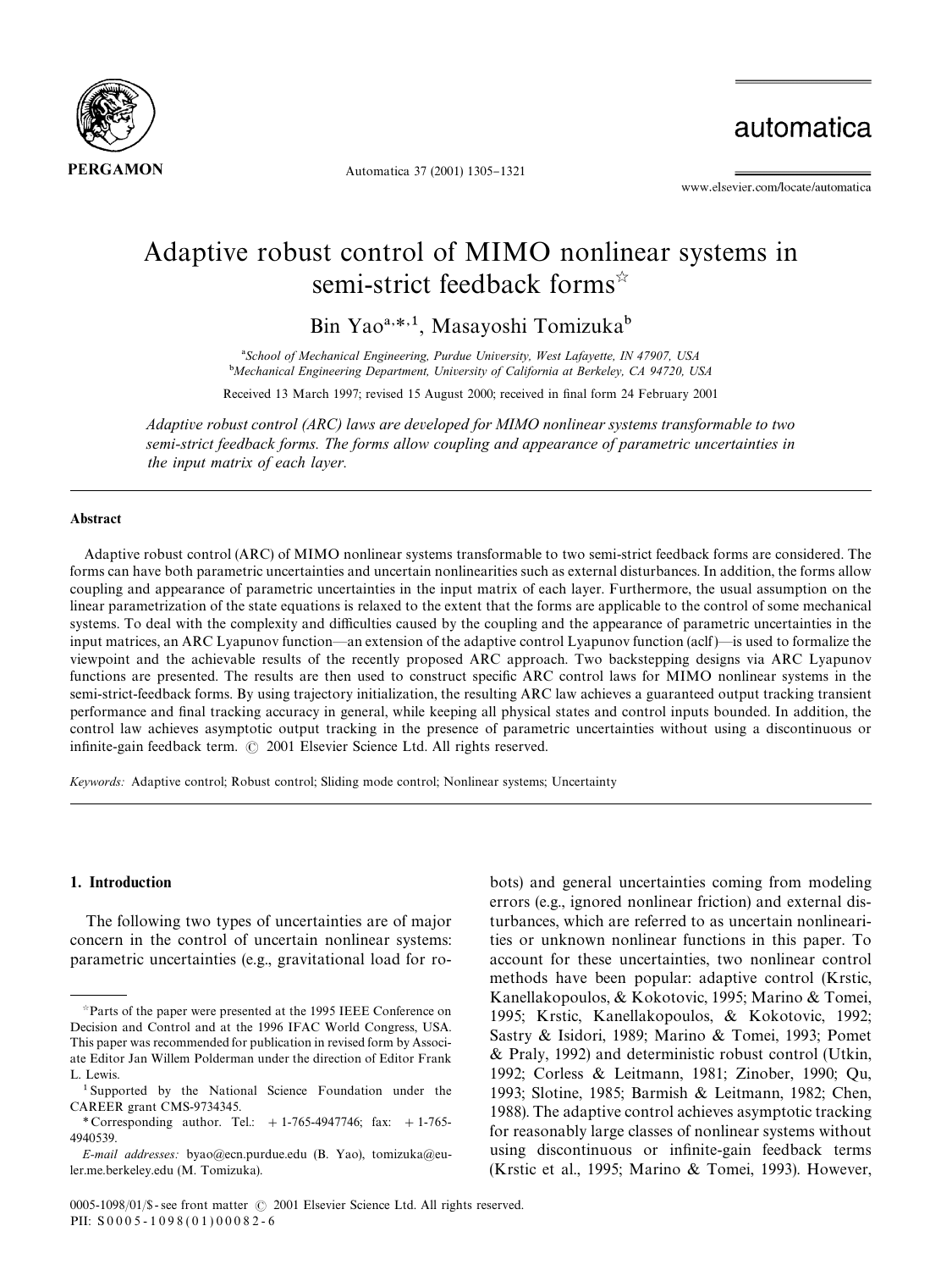adaptive controllers only deal with the ideal case of constant parametric uncertainties and the adaptation law may lose stability even when a small disturbance appears (Reed  $& Ioannon$ , 1989). Every physical system is subject to some form of disturbance. Additional effort has to be made to safely implement such adaptive nonlinear controllers. One may apply remedies similar to those used in robust adaptive control of linear systems (Kreisselmeier & Narendra, 1982; Ioannou, 1986). However, although asymptotic tracking is still preserved in the absence of disturbances, such modifications (Reed  $\&$ Ioannou, 1989; Polycarpou & Ioannou, 1993) do not guarantee tracking accuracy in the presence of disturbances since the steady state tracking error can only be shown to stay within an unknown region, whose size depends on the disturbances. Furthermore, transient performance is unknown.In contrast, the deterministic robust control\*e.g., sliding mode control (Utkin, 1992)—can be used to achieve a guaranteed transient performance and a guaranteed final tracking accuracy in the presence of both parametric uncertainties and uncertain nonlinearities.However, it usually involves switching (Utkin, 1992) or infinite-gain feedback (Qu, 1993) terms, which introduces control chattering. Chattering may be avoided at the expense of degraded tracking performance by using some smoothing techniques (Slotine, 1985; Yao & Tomizuka, 1994).

In Yao and Tomizuka (1994), we presented a systematic way to combine the adaptive control and the sliding mode control (SMC) for the trajectory tracking control of robot manipulators to preserve the advantages of the two methods while overcoming their drawbacks.<sup>2</sup> Comparative experimental results for the motion control of robot manipulators (Yao & Tomizuka, 1994) and the high-speed/high-accuracy trajectory tracking control of machine tools (Yao, Al-Majed, & Tomizuka, 1997) have demonstrated the substantially improved performance of the suggested adaptive robust control (ARC) approach. In the motion control of rigid robots (Yao & Tomizuka, 1994), the design was for multivariable nonlinear differential equations with relative degree of *one*.In Yao and Tomizuka (1997), the methodology was extended to a class of single-input single-output (SISO) nonlinear systems with *arbitrary known* "relative degrees" in a semi-strict feedback form (Polycarpou & Ioannou, 1993) by combining the backstepping adaptive control (Krstic et al., 1992; Marino & Tomei, 1995) with the general deterministic robust control.

Recently, other researchers have also approached the control of SISO nonlinear systems in the semi-strict

feedback form from various perspectives and excellent results have been obtained. Specifically, in Santosuosso (1995), Santosuosso considered the *regulation* problem of SISO nonlinear systems in a semi-strict feedback form; aside from zero-dynamics, the form in Santosuosso (1995) has the same structure as that studied in Yao and Tomizuka (1997) but the allowable disturbance is restricted to the class of  $L_2$ -norm bounded disturbances. In Pan and Basar (1996), Pan and Basar cast the problem of robust adaptive control of SISO nonlinear systems in the framework of nonlinear  $H^{\infty}$  optimal control, where specific measures of asymptotic tracking, transient behavior, and disturbance attenuation were all incorporated into a single cost functional, and an explicit solution was presented. The presented algorithm suffers from the over-parametrization problem and gives the  $H_{\infty}$ -gain that relates the  $L_2$  norm of the tracking error to the  $L_2$  norm of the disturbance only; in other words, transient performance in terms of  $L_{\infty}$  norms of the tracking error and the disturbance is not clear. Freeman, Krstic, and Kokotovic (1996) robustify the well-known backstepping nonlinear adaptive control algorithms developed in Krstic et al. (1995) for bounded uncertainties/disturbances. The  $L_{\infty}/L_2$  estimates were also given on the effects of bounded uncertainties/disturbances on the tracking error—a much stronger performance result than those achieved in the conventional robust adaptive control schemes (Polycarpou & Ioannou, 1993; Reed & Ioannou, 1989).It is noted that the same strong performance results are also obtained in a recent paper by Marino and Tomei (1998).

It should be realized that there are some subtle but fundamental differences between the proposed adaptive robust control (ARC) approach (Yao & Tomizuka, 1996, 1997) and the tuning function based robust adaptive control (RAC) approach (Freeman et al., 1996). Firstly, in terms of fundamental view point, the proposed ARC (Yao & Tomizuka, 1996, 1997) puts more emphasis on the underline robust control law design in achieving a guaranteed robust output tracking performance. In fact, the parameter adaptation law in ARC (Yao & Tomizuka, 1996, 1997) can be switched off at any time without affecting system stability and sacrificing the guaranteed output tracking transient performance since the resulting controller becomes a deterministic robust controller. Secondly, in terms of the achievable performance, in the proposed ARC (Yao & Tomizuka, 1996, 1997), the upper bound on the absolute value of the output tracking error over entire time-history is given and is related to certain controller design parameters in a *known* form, which is more transparent than that in RAC (Freeman et al., 1996; Polycarpou & Ioannou, 1993). Finally, in terms of specific approaches used for the controller design and the proof of achievable performance, the proposed ARC uses two Lyapunov functions; one the same as that in the deterministic robust control

 $2$ In this paper, the terminology of adaptive robust control (ARC) is used to represent such a combined design approach; the use of this terminology is to differentiate the approach from conventional robust adaptive control approach for reasons which will become clear later.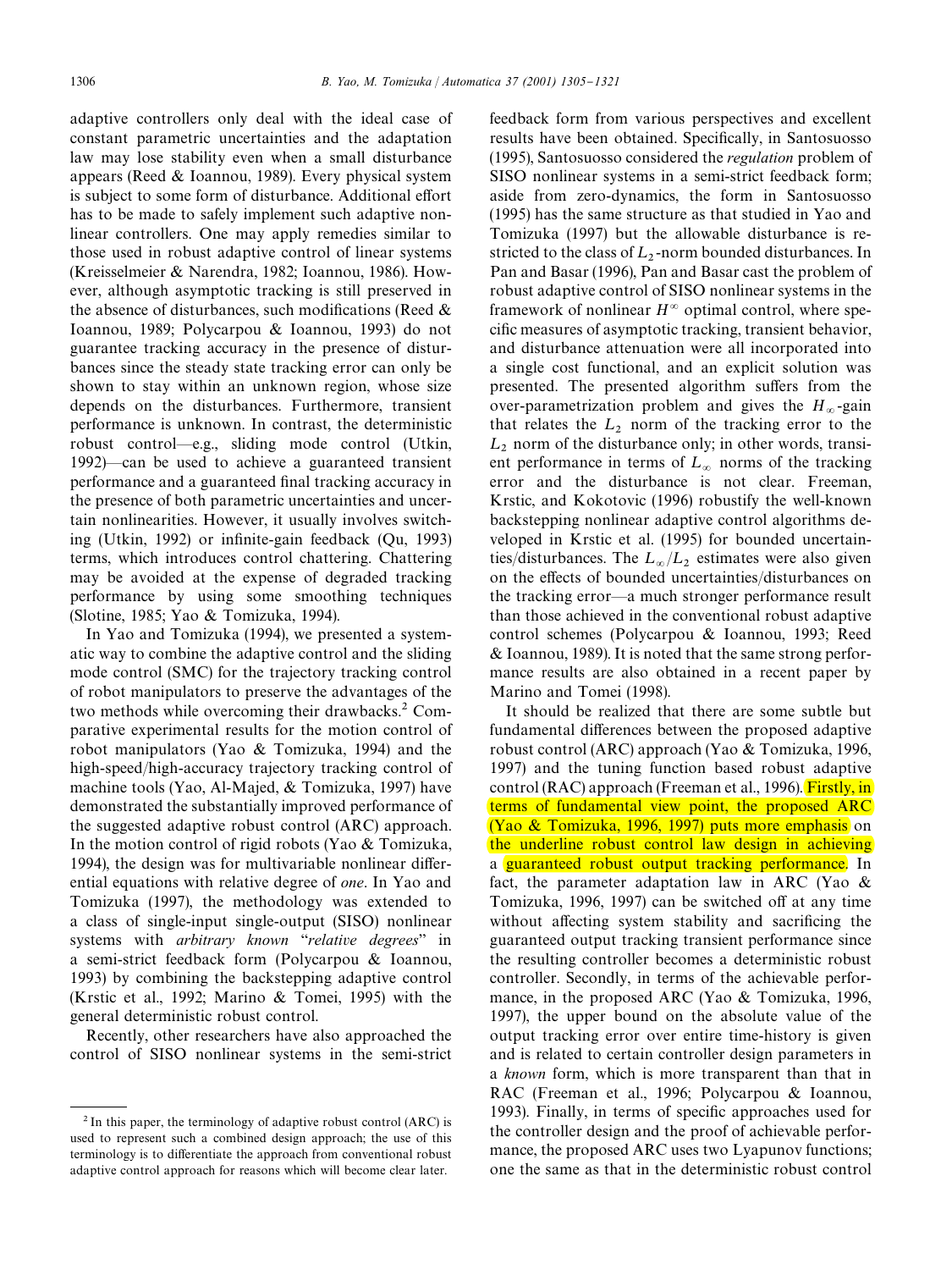(Utkin, 1992; Corless & Leitmann, 1981; Qu, 1993; Slotine, 1985; Barmish & Leitmann, 1982; Chen, 1988) and the other the same as that in adaptive control (Krstic et al., 1995), while the robust adaptive control (Freeman et al., 1996) uses the same Lyapunov function as in adaptive control (Krstic et al., 1995) only. Because of these subtle differences, the terminology of "*adaptive robust control* (*ARC*)" is used for the proposed combined design method to differentiate the approach from the conventional robust adaptive control approach and to reflect the strong emphasis on the robust control law design for robust performance.

Although a large amount of work has been carried out on the construction of backstepping adaptive or robust controllers for SISO nonlinear systems in semi-strict feedback form (Krstic et al., 1995; Marino & Tomei, 1995; Polycarpou & Ioannou, 1993; Yao & Tomizuka, 1997; Santosuosso, 1995; Pan & Basar, 1996; Freeman et al., 1996), very few results are available for MIMO nonlinear systems. Krstic et al. (1995) considered the backstepping adaptive control of MIMO nonlinear systems in a parametric strict feedback form.However, the form assumes no parametric uncertainties in the input matrix.

This paper concerns the systematic construction of adaptive robust controllers (ARC) for a class of MIMO nonlinear systems transformable to two semi-strict feedback forms.The two forms are the natural extensions of the MIMO parametric strict feedback form studied in Krstic et al.(1995) but with practical applications in mind.In particular, the presented forms have the following additional complexities and design difficulties. Firstly, the proposed semi-strict feedback forms allow coupling and appearance of parametric uncertainties in the input matrices of all intermediate layers—a common problem in applications.As a result, the following new problems have to be solved: (i) At each layer, ARC design techniques have to be developed to determine the ARC control functions for all virtual inputs simultaneously in order to attack the problem of coupling among input channels, which is qualitatively different from that in Krstic et al. (1995). In Krstic et al. (1995), since input matrix assumes no parametric uncertainties, realizable nonlinear state transformations and input transformations can be constructed to decouple the coupling among input channels. The resulting MIMO system thus essentially consists of a bunch of "uncoupled" input-output pairs, and the corresponding SISO backstepping adaptive design can be applied to each pair of input-output independently without caring about the control functions needed for other input-output pairs (Krstic et al., 1995); (ii) Backstepping ARC design techniques have to be developed to deal with the appearance of parametric uncertainties in the input matrices.Our early results on the adaptive robust control of SISO nonlinear systems (Yao & Tomizuka, 1997) cannot handle parametric uncertainties in the input channels.It is well known that the

appearance of parametric uncertainties in the input matrix normally complicates the controller design significantly.Even in the absence of uncertain nonlinearities, backstepping adaptive control of the proposed MIMO semi-strict feedback forms has not been dealt with; (iii) Due to the complexity associated with coupled uncertain MIMO nonlinear systems, even the presentation of MIMO semi-strict feedback forms in a meaningful manner becomes difficult. The paper gives two typical representations of MIMO semi-strict feedback forms. Both forms are concise and useful since they admit certain practically significant applications.

The second unique feature of the proposed two forms is that, motivated by the extensive research in the control of rigid robot manipulators (Slotine, 1985; Yao & Tomizuka, 1996, 1994), the usual requirement on the linear parametrization of the state equations is relaxed to the extent that the proposed forms are applicable to the control of some multiple degrees-of-freedom (DOF) mechanical systems. For most mechanical systems, such as robot manipulators, their state equations cannot be linearly parametrized in terms of a set of unknown parameters, which prohibits the direct application of the MIMO backstepping adaptive control results in Krstic et al.(1995).Lastly, the proposed forms allow the presence of certain uncertain nonlinearities. This significantly extends the applicability of the proposed approach since most physical systems have uncertain nonlinearities in one form or another.

To overcome the control design difficulties mentioned above, in this paper, an adaptive robust control (ARC) Lyapunov function, which can be considered as an extension of the adaptive control Lyapunov function in Krstic et al.(1995), is used to formalize and systematize the proposed ARC approach. The formulation simplifies the controller design, especially when some systematic design procedures such as the backstepping design (Krstic et al., 1995) are used to enlarge the applicable class of nonlinear systems.As a result, ARC controllers can be synthesized for much more complicated nonlinear systems.The formulation also makes it possible to relax the assumption on the linear parametrization of the state equations.Two general backstepping designs via ARC Lyapunov functions are presented to construct specific ARC controllers. The results are then used to systematically construct ARC controllers for MIMO nonlinear systems in the proposed two semi-strict feedback forms by employing an additional tool-trajectory initialization. Several applications will be briefly mentioned.

## 2. Formulation of adaptive robust control

In this section, motivated by the adaptive control Lyapunov function introduced in Krstic et al.  $(1995)$ —an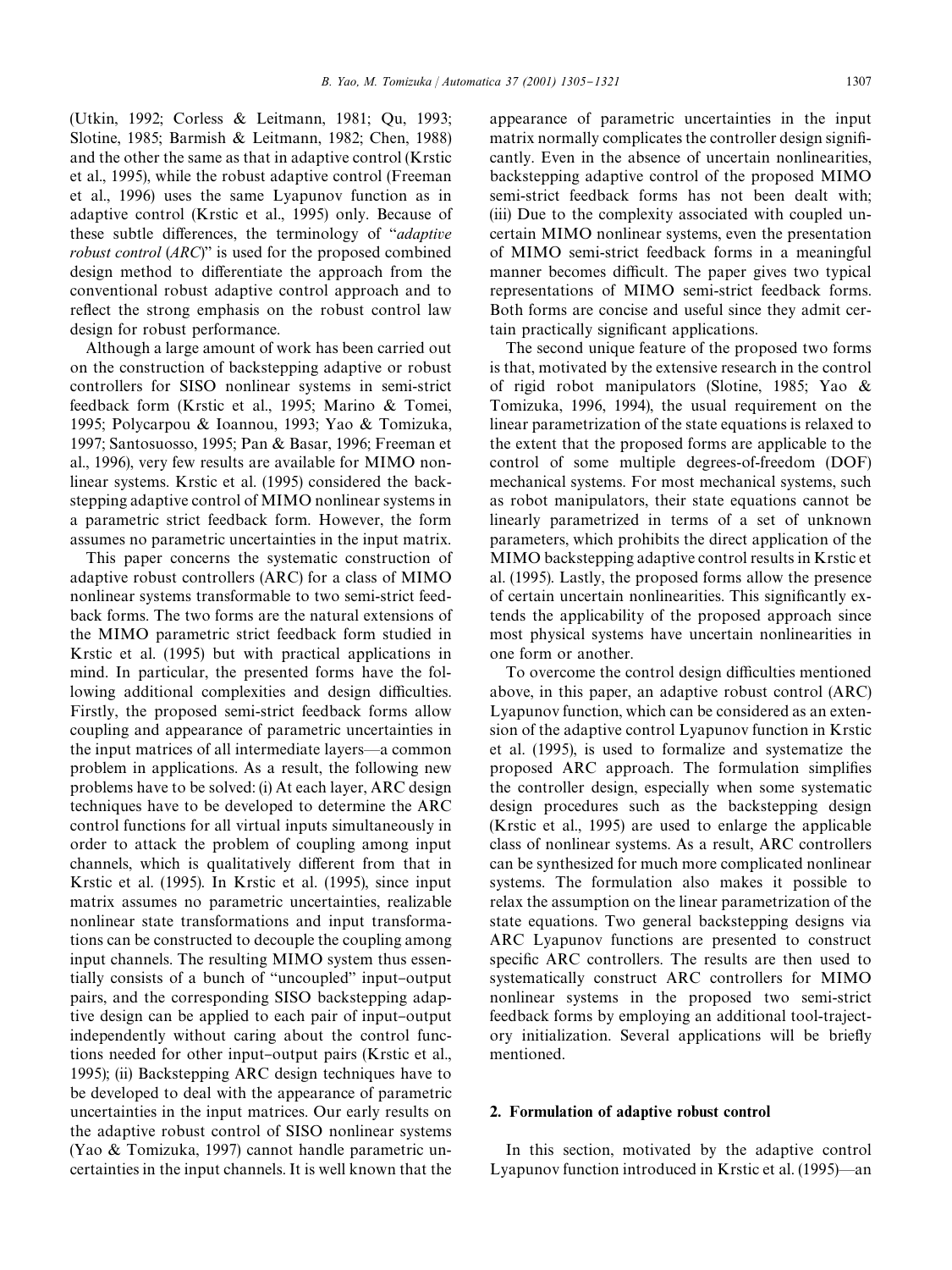adaptive extension of the control Lyapunov function (Artstein, 1983; Sontag, 1983) for systems with parametric uncertainties only, an adaptive robust control (ARC) Lyapunov function is defined to concisely describe the objective and the achievable results of the proposed adaptive robust control method for systems with both parametric uncertainties and uncertain nonlinearities.

Consider the following MIMO nonlinear system<sup>3</sup>

$$
\dot{x} = f(x, \theta) + B(x, \theta)u + D(x)\Delta(x, \theta, u, t),
$$
  

$$
y = h(x),
$$
 (1)

where  $y \in R^m$  and  $u \in R^m$  are the output and input vectors, respectively,  $x \in R^n$  is the state vector,  $\theta \in R^p$  is the vector of unknown parameters,  $h(x)$ ,  $f(x, \theta)$ ,  $B(x, \theta)$ , and  $D(x)$  are known,<sup>4</sup> and  $\Delta \in R^{l_d}$  represents the vector of unknown nonlinear functions such as disturbances and modeling errors.The following reasonable and practical assumptions are made, which are satisfied by most applications (Yao & Tomizuka, 1996, 1994; Yao, Majed, & Tomizuka, 1997):

A2.1. The extent of parametric uncertainties and uncertain nonlinearities is known, i.e.,

$$
\theta \in \Omega_{\theta} \triangleq \{ \theta: \theta_{\min} < \theta < \theta_{\max} \}
$$
\n
$$
\Delta \in \Omega_{\Delta} \triangleq \{ \Delta: \left\| \Delta(x, \theta, u, t) \right\| \leq \delta(x) \} \tag{2}
$$

where  $\theta_{\min}$ ,  $\theta_{\max}$  and  $\delta(x)$  are known.

Throughout the paper, the following notations will be used. In general,  $\bullet_i$  represents the *i*th component of the vector  $\bullet$  and the operation  $\lt$  for two vectors is performed in terms of the corresponding elements of the vectors. Let  $\hat{\bullet}$  denote the estimate of  $\bullet$  (e.g.,  $\hat{\theta}$  for  $\theta$ ). For any unknown parameter vector  $\bullet$  lying in a known bounded region  $\Omega_{\bullet} = {\bullet : \bullet_{\text{min}} < \bullet < \bullet_{\text{max}} }$ , (e.g.,  $\Omega_{\theta}$ ), a smooth projection map  $\pi_{\bullet}$  can be defined for  $\hat{\bullet}$  and has the following properties: P1:  $\forall \hat{\mathbf{\epsilon}} \in \Omega_{\hat{\mathbf{\epsilon}}}, \pi_{\hat{\mathbf{\epsilon}}}(\hat{\mathbf{\epsilon}}) = \hat{\mathbf{\epsilon}}$ . P2:  $\forall \hat{\bullet}, \pi_{\bullet}(\hat{\bullet}) \in \Omega_{\hat{\bullet}} = {\mu : \bullet_{\min} - \varepsilon_{\bullet} \leq \mu \leq \bullet_{\max} + \varepsilon_{\bullet}} \ \ where$  *is a known vector of positive numbers which can be arbitrarily small.* P3:  $\pi_{\bullet i}(\hat{\bullet}_i)$  *is a nondecreasing function of*  $\hat{\bullet}_i$ . P4: The derivatives of the projection are bounded up to *a sufficiently high-order, i.e.,*  $\forall j \leq n$ ,  $\pi_{\bullet}^{(j)}(\hat{\bullet})$  *is bounded.* See Teel (1993) and Yao and Tomizuka (1997) for further details of the smooth projections.For convenience, de fine  $\hat{\bullet}_\pi$  as  $\hat{\bullet}_\pi = \pi_\bullet(\hat{\bullet})$  and the projected estimation error

as  $\tilde{\bullet}_{\pi} = \hat{\bullet}_{\pi} - \bullet$ . For any index *j*, let  $\bar{\bullet}_{\pi}^{(j)}$  denote  $\overline{\bullet}_{\pi}^{(j)} = [\pi(\widehat{\bullet})^{\mathrm{T}}, \dots, \pi^{(j)}(\widehat{\bullet})^{\mathrm{T}}]^{\mathrm{T}}.$ 

Let  $y_d(t) \in R^m$  be the desired output trajectories, and the output tracking errors as  $e_y = y - y_d(t)$ . The objec- tive is to construct a bounded control law such that, under assumption (2), the system state *x* is bounded and the output tracking possesses certain desirable features. Specifically, the control law to be sought consists of two parts and is given by

$$
u(x,\overline{\theta}_{\pi}^{(l_u)},t) = u_a(x,\overline{\theta}_{\pi}^{(l_u)},t) + u_s(x,\overline{\theta}_{\pi}^{(l_u)},t),
$$
\n(3)

where  $l_u$  is an index,  $u_a$  functions as an adaptive control law and *u*<sub>s</sub> a robust control law to be designed within an allowable set  $\Omega_u$ . The control functions  $u_a$  and  $u_s$ , and an adaptation law are determined to make a positive semidefinite (p.s.d.) function an ARC Lyapunov function defined as follows.

**Definition 1.** Let  $V(x, \theta, \overline{\theta}_{\pi}^{(l_v)}, t)$  be a p.s.d. function with continuous partial derivatives  $(l_V$  is any index). V is called an adaptive robust control (ARC) Lyapunov function for  $(1)$  if it satisfies the following three requirements for some continuous control functions  $u_a$  and  $u_s$  and an adaptation function  $\tau$ .

- R1: Bounded V leads to bounded state *x*, and guaranteed transient performance of  $V(t)$  is equivalent to the guaranteed transient performance of output tracking error  $e_y$  (e.g.,  $V(t) \rightarrow 0$  means  $e_y \rightarrow 0$  or guaran teed exponential convergence of the upper bound of  $V(t)$  leads to guaranteed exponential convergence of the upper bound of  $|e_y|$ .<sup>5</sup>
- R2: There exists a continuous control law  $u_a$  such that  $\forall u_s \in \Omega_u$ :

$$
\frac{\partial V}{\partial x}[f + B(u_a + u_s)] + \frac{\partial V}{\partial t} \le
$$
  
- W +  $\tilde{\theta}_\pi^T \tau + \frac{\partial V}{\partial \tilde{\theta}} \Gamma \tau$  (4)

or, equivalently,

$$
\dot{V}|_{A=0} \leqslant -W + \tilde{\theta}_{\pi}^{\mathrm{T}} \tau + \frac{\partial V}{\partial \hat{\theta}} (\hat{\theta} + \Gamma \tau), \tag{5}
$$

where  $\tau(x, \overline{\theta}_{\pi}^{(l_r)}, u, t)$  is a known function with  $l_r = \max\{l_V + 1, l_u\}, V|_{A=0}$  represents the derivative of V when  $\Delta = 0$ , and W is any continuously differentiable p.s.d. function and satisfies the condition that asymptotic convergence of  $W$  leads to asymptotic output tracking (i.e.,  $W \to 0 \Rightarrow e_y \to 0$ ).

 $^3$  The functions  $h, f, B$ , and  $D$  could depend on the time  $t$  explicitly as well, as long as these functions and all their partial derivatives are bounded with respect to time *t*; a function  $f(x, \theta, t)$  is called bounded with respect to time *t* iff there exists a positive function  $f_u(x, \theta)$  such that  $|| f(x, \theta, t) || \le f_u(x, \theta), \forall t$ . The details can be found in Yao (1996) and are omitted for simplicity. Note that this assumption is different from the assumption that all system functions are bounded.

<sup>&</sup>lt;sup>4</sup> A vector or matrix is known if all its elements are known functions with respect to their variables. For simplicity of notation,  $\bullet \rightarrow 0$  means that  $\bullet \rightarrow 0$  as  $t \rightarrow \infty$ .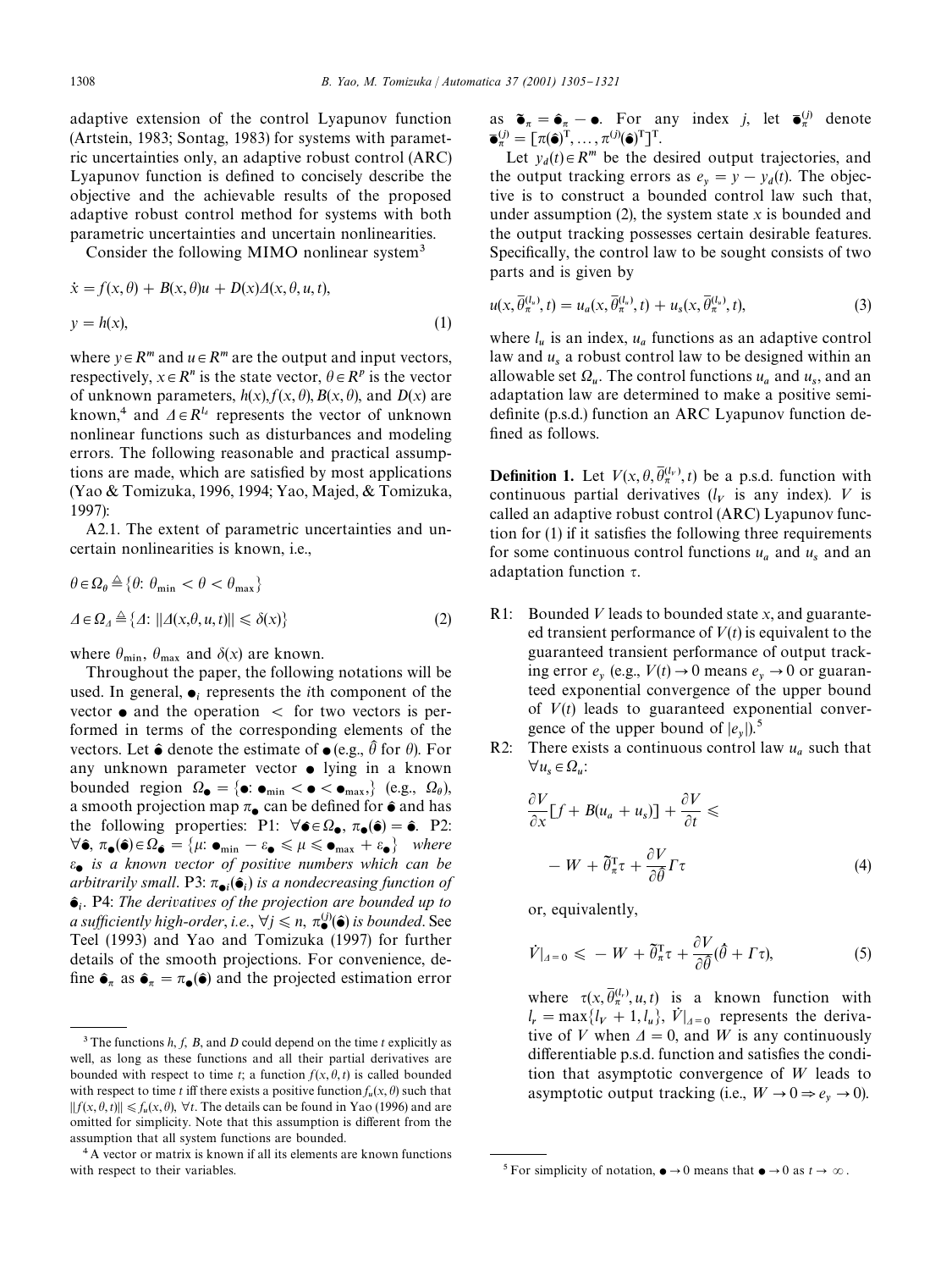R3: There exists a  $u_s \in \Omega_u$  such that  $\forall \theta \in \Omega_\theta$  and  $\forall \Delta \leqslant \Omega_{\Delta}$ :

$$
\frac{\partial V}{\partial x}[f + B(u_a + u_s) + D\Delta] + \frac{\partial V}{\partial t} - \frac{\partial V}{\partial \hat{\theta}}\Gamma \tau \leq -\lambda_V V + c_V
$$
\n(6)

or, equivalently,

$$
\dot{V} \leqslant -\lambda_V V + c_V + \frac{\partial V}{\partial \hat{\theta}} (\hat{\theta} + \Gamma \tau), \tag{7}
$$

where  $\lambda_V > 0$  and  $c_V(t)$  is a bounded positive scalar, i.e.,  $0 \leq c_V \leq c_{V_{\text{max}}}$ . It is further required that both  $\lambda_V$  and  $c_V$  can be adjusted freely by certain controller parameters in a known form without affecting  $V(0)$ , the initial value of V.

**Remark 1.** The above definition of ARC Lyapunov functions summarizes the type of control laws and the type of responses that the proposed ARC approach is looking for. Specifically, Requirement R1 converts the stability and output tracking performance of the nonlinear system (1) into the study of the stability and performance of a scalar function  $V$ , which is much easier to handle. Requirement R2 guarantees that there exists an adaptive control law to achieve asymptotic output tracking in the presence of parametric uncertainties only as shown in the following theorem. Requirement R3 states that a robust control law can be synthesized to attenuate the effect of both parametric uncertainties and uncertain nonlinearities to achieve a guaranteed output tracking transient performance as well as final tracking accuracy.

Theorem 1. *If there exists an* ARC *Lyapunov function* < *for* (1), *then*, *by using the control law* (3) *and the adaptation law*

$$
\hat{\theta} = -\Gamma \tau(x, \overline{\theta}_{\pi}^{(l_r)}, u(x, \overline{\theta}_{\pi}^{(l_u)}, t), t), \qquad (8)
$$

*the following results hold*:

A: *In general*, *the control input and the system state are bounded with* < *bounded above by*

$$
V(t) \le \exp(-\lambda_V t)V(0)
$$
  
+ 
$$
\int_0^t \exp(-\lambda_V(t-v))c_V(v) dv
$$
  

$$
\le \exp(-\lambda_V t)V(0)
$$
  
+ 
$$
\frac{c_{V_{\text{max}}}}{\lambda_V}[1 - \exp(-\lambda_V t)].
$$
 (9)

*Output tracking is guaranteed to have arbitrary good transient performance and final tracking accuracy in* the sense that both  $\lambda_V$ , the exponentially converging  $\tau$  *rate, and*  $c_{V\text{max}}/\lambda_V$ *, the bound on*  $V(\infty)$ , *can be freely* 

*adjusted via certain controller parameters in a* known *form without affecting*  $V(0)$ .

B: If, after a finite time, there are no uncertain nonlin*earities, i.e.,*  $\Delta = 0$ ,  $\forall t \geq t_0$ , for some finite  $t_0$ , then, *in addition to the results in A*, *asymptotic output tracking is achieved*.

Proof of Theorem 1. See Appendix A.

Remark 2. In the absence of parameter adaptation (i.e.,  $\Gamma = 0$ , the proposed ARC law reduces to a DRC law and Result A of Theorem 1 still holds.Therefore, the adaptation loop can be switched off at any time without affecting the stability and the guaranteed output tracking transient performance.However, such a control law does not discriminate the difference between parametric uncertainties and uncertain nonlinearities as in Utkin (1992), Corless and Leitmann (1981), Zinober (1990), Qu (1993), Barmish and Leitmann (1982) and Chen (1988) and results in a conservative design since Result B of Theorem 1 is lost. As for adaptive control (Krstic et al., 1995, 1992; Sastry & Isidori, 1989; Marino & Tomei, 1993; Pomet & Praly, 1992) the proposed ARC uses certain coordination mechanisms (e.g., smooth projection) and robust feedback control  $u_s$  to achieve a guaranteed output tracking transient performance even in the presence of uncertain nonlinearities (A of Theorem 1) while without losing its nominal performance (B of Theorem 1).

Corollary 3. *If there exists an* ARC *Lyapunov function*  $V(x, \theta, t)$ , which is not a function of  $\hat{\theta}$ , then, by using the *control law* (3) *and the modified adaptation law* 

$$
\hat{\theta} = -\Gamma[l_{\theta}(\hat{\theta}) + \tau(x, \bar{\theta}_{\pi}^{(l_{\tau})}, u(x, \bar{\theta}_{\pi}^{(l_{\tau})}, t), t)],
$$
\n(10)

where  $l_{\theta}(\widehat{\theta})$  is any vector of functions satisfying the following *conditions*:

- (i)  $l_{\theta}(\hat{\theta}) = 0$  if  $\hat{\theta} \in \Omega_{\theta}$ ,
- (ii)  $\tilde{\theta} \_n^{\mathrm{T}} l_{\theta}(\hat{\theta}) \geq 0$  *if*  $\hat{\theta} \notin \Omega_{\theta}$  $(11)$

*we have the results in Theorem* 1.

#### Proof of Corollary 1. See Appendix B.

Remark 4. The reason for using (10) is that by suitably choosing  $l_{\theta}(\hat{\theta})$ , the parameter estimation process can be made more robust and the boundedness of  $\hat{\theta}$  can be guaranteed since  $l_{\theta}(\hat{\theta})$  acts like a nonlinear damping term. In fact, when a discontinuous modification law  $l_{\theta}(\hat{\theta})$  is allowed as in the applications studied in Yao and Tomizuka (1996), Yao et al.(1997), the widely used projection method in adaptive systems (Sastry & Bodson, 1989; Goodwin & Mayne, 1989) can be employed since it is shown in Yao and Tomizuka (1996) and Yao (1996) that it satisfies  $(11)$ . For details, see Yao  $(1996)$ . Some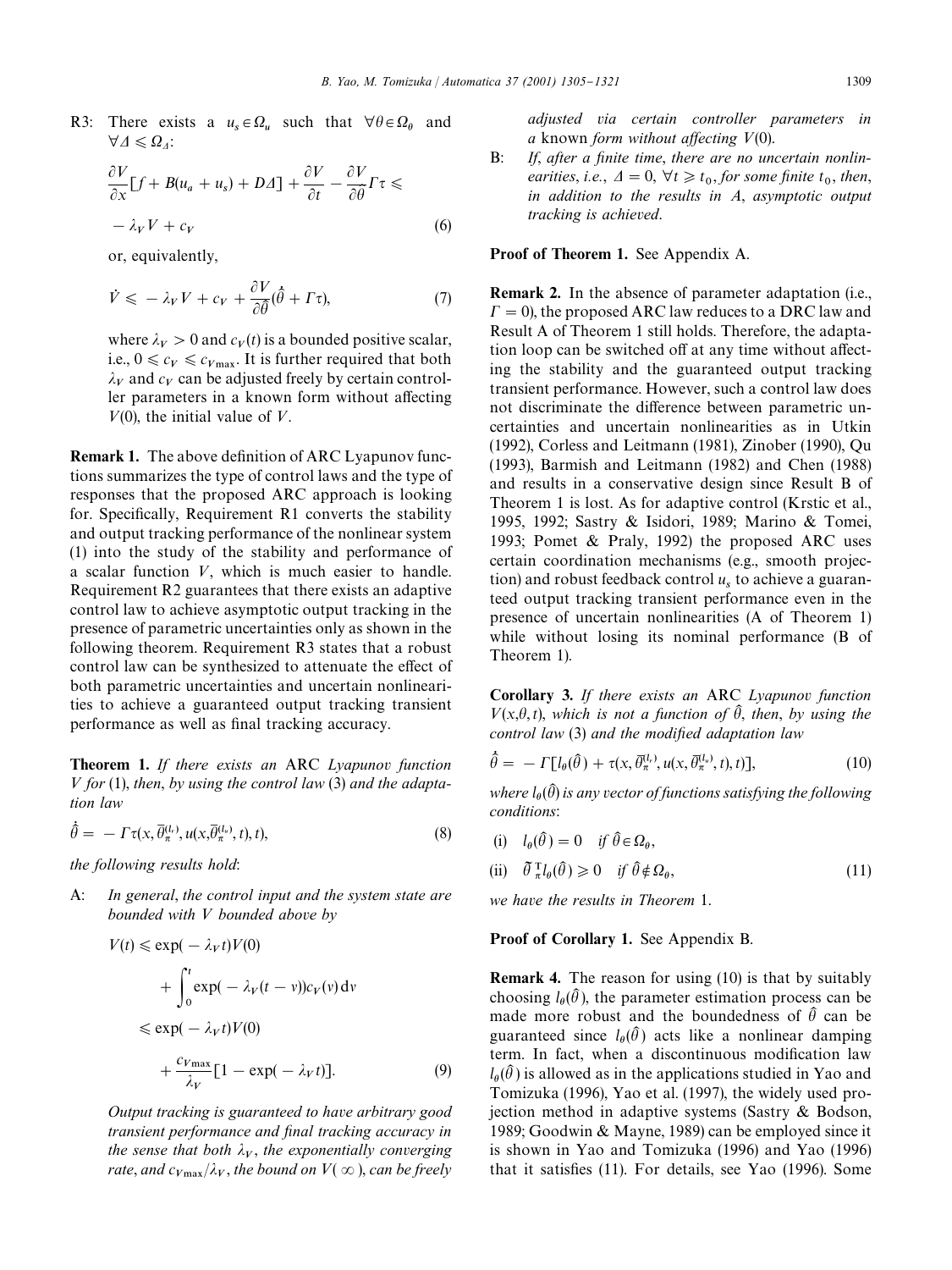

Fig.1. MIMO semi-strict feedback form I.

continuous modifications are also given in Yao and Tomizuka (1994) by generalizing  $\sigma$ -modification (Reed & Ioannou, 1989).<br> $\frac{1}{2}$  alg (M)

# 3. MIMO semi-strict feedback forms

## In the previous section, the proposed ARC approach is presented via ARC Lyapunov functions.Thus, the remaining problem is to construct specific ARC Lyapunov functions for a particular application to come out specific control laws and adaptation laws, which is the focus of the rest of the paper. In particular, specific ARC Lyapunov functions will be constructed for MIMO nonlinear systems transformable to the two semi-strict feedback forms introduced below.

#### *3.1. MIMO semi-strict feedback form I*

The MIMO form I shown in Fig. 1 is an inter-connection of *r* subsystems described by

$$
\begin{aligned}\n\dot{x}_i &= f_{i0}(\bar{\chi}_i) + F_i(\bar{\chi}_i)\theta + B_i(\bar{\chi}_i, \theta)\bar{x}_{i+1,m_i} + D_i(\bar{\chi}_i)\Delta_i(\chi, \theta, t), \\
\dot{\eta}_i &= \Phi_{i0}(\bar{\chi}_i) + \Phi_{i\theta}(\bar{\chi}_i)\theta, \quad 1 \leq i \leq r - 1, \\
\dot{x}_r &= M^{-1}(\bar{\chi}_{r-1}, \beta) [f_{r0} + F_r \theta + F_\beta(\chi)\beta + B_r(\chi, \theta, \beta)u \\
&\quad + D_r(\chi)\Delta_r], \dot{\eta}_r = \Phi_r(\chi, \theta, \beta), \\
y &= [y_{1b}^T, \dots, y_{rb}^T]^T \in R^m,\n\end{aligned}
$$
\n(12)

where  $x_i \in R^{m_i}$ ,  $\eta_i \in R^{n_i}$ ,  $\chi_i = [x_i^T, \eta_i^T]^T$ ,  $\bar{\chi}_i = [x_1^T, \dots, x_i^T]^T$ , and  $\chi = \bar{\chi}_r$ . In (12),  $\beta \in R^{l_\beta}$  is a vector of some unknown parameters, which satisfies the same assumption as in (2), i.e.,  $\beta \in \Omega_{\beta} \triangleq \{\beta : \beta_{\min} < \beta < \beta_{\max}\}\$  where  $\Omega_{\beta}$  is a known set.Form (12) is obtained as follows.For all *i*, the *i*th subsystem is a MIMO nonlinear system with the state vector  $\chi_i$ , the input vector  $v_i \in R^{m_i}$ , and the output vector  $x_i$ , where it is assumed that  $0 = m_0 \le m_1 \le m_2 \le \cdots$  $\leq m_r = m$ . The  $(i + 1)$ th subsystem is connected to the *i*th subsystem in the following way: the first  $m_i$  outputs of the  $(i + 1)$ th subsystem are connected to the inputs of the *i*th subsystem (i.e.,  $v_i = \bar{x}_{i+1,m_i} = U_{i+1}x_{i+1}$ ), and the re-

maining outputs of the  $(i + 1)$ th subsystem,  $y_{i+1b} =$  $N_{i+1}^{\text{T}} x_{i+1}$ , become the  $(i + 1)$ th block of the system outputs, where  $U_{i+1} = [I_{m_i} \ 0]$  and  $N_{i+1} = [0 \ I_{m_{i+1} - m_i}]^T$ ,  $\forall i$ . The first  $(r - 1)$  subsystems, which are  $\bar{I} = \bar{I}_{m_i}$  $N_{i+1} =$ described by the first two equations of  $(12)$ , have the same structure.The *r*th subsystem, which is described by the third and fourth equations of (12), has the additional complexity that it involves the inversion of an unknown positive definite matrix *M*. The vectors or matrices,  $f_{i0}$ ,  $F_i$ ,  $B_i$ ,  $D_i$ ,  $\Phi_{i0}$ , and  $\Phi_{i\theta}$  are known functions of their variables, which include  $\bar{\chi}_{i-1}$ , the states of all its previous subsystems.  $\Delta_i$  is the vector of unknown nonlinear functions.

The following assumptions are made for system (12):

- A3.1.  $\forall i \leq r-1, B_i$  is nonsingular for any  $\theta \in \Omega_\theta$ , and  $B_r$  is nonsingular for any  $\theta \in \Omega_\theta$  and  $\beta \in \Omega_\beta$ .
- A3.2. *M* is an s.p.d. matrix and there exist positive scalars  $k_m$  and  $k_M$  such that  $k_m I_m \leq M \leq k_M I_m$ .
- A3.3.  $\forall i \leq r-1$ ,  $B_i$  can be linearly parametrized by  $\theta$ , i.e.,  $B_i = B_{i0}(\bar{\chi}_i) + B_{i\theta}(\bar{\chi}_i, \theta)$  where  $B_{i\theta}(\bar{\chi}_i, \theta)$ is linear w.r.t.  $\theta$ <sup>6</sup> Similarly,  $B_r = B_{r0}(\chi) +$  $B_{r\theta}(\chi, \theta) + B_{r\beta}(\chi, \beta)$ , where  $B_{r\theta}$  and  $B_{r\beta}$  are linear w.r.t.  $\theta$  and  $\beta$  respectively.  $M = M_0(\bar{\chi}_{r-1}) +$  $M_\beta(\bar{\chi}_{r-1}, \beta)$  in which  $M_\beta$  is linear w.r.t.  $\beta$ .
- A3.4. The  $\eta_i$ -subsystem is bounded-input boundedstate (BIBS) stable w.r.t. the inputs  $(\bar{\chi}_{i-1}, x_i)$ .
- A3.5. There exist known functions  $\delta_i(\bar{\chi}_i)$  such that

$$
||\Delta_i(\chi, \theta, t)|| \leq \delta_i(\bar{\chi}_i), \quad i = 1, \dots, r. \tag{13}
$$

Remark 5. Assumption A3.1 is to make sure that the problem is well posed in the sense that it guarantees that each subsystem has "relative degree" one from its input  $v_i = \bar{x}_{i+1,m_i}$  to its output *x*<sub>i</sub>. Assumption A3.2 is to cap- ture the physical phenomenon that the inertia matrix *M* of a multi-DOF mechanical system is always an s.p.d.

<sup>&</sup>lt;sup>6</sup> For a matrix  $\bullet$ ,  $\bullet$  is said to be linear w.r.t.  $\theta$  if all its elements are linear functions of  $\theta$ .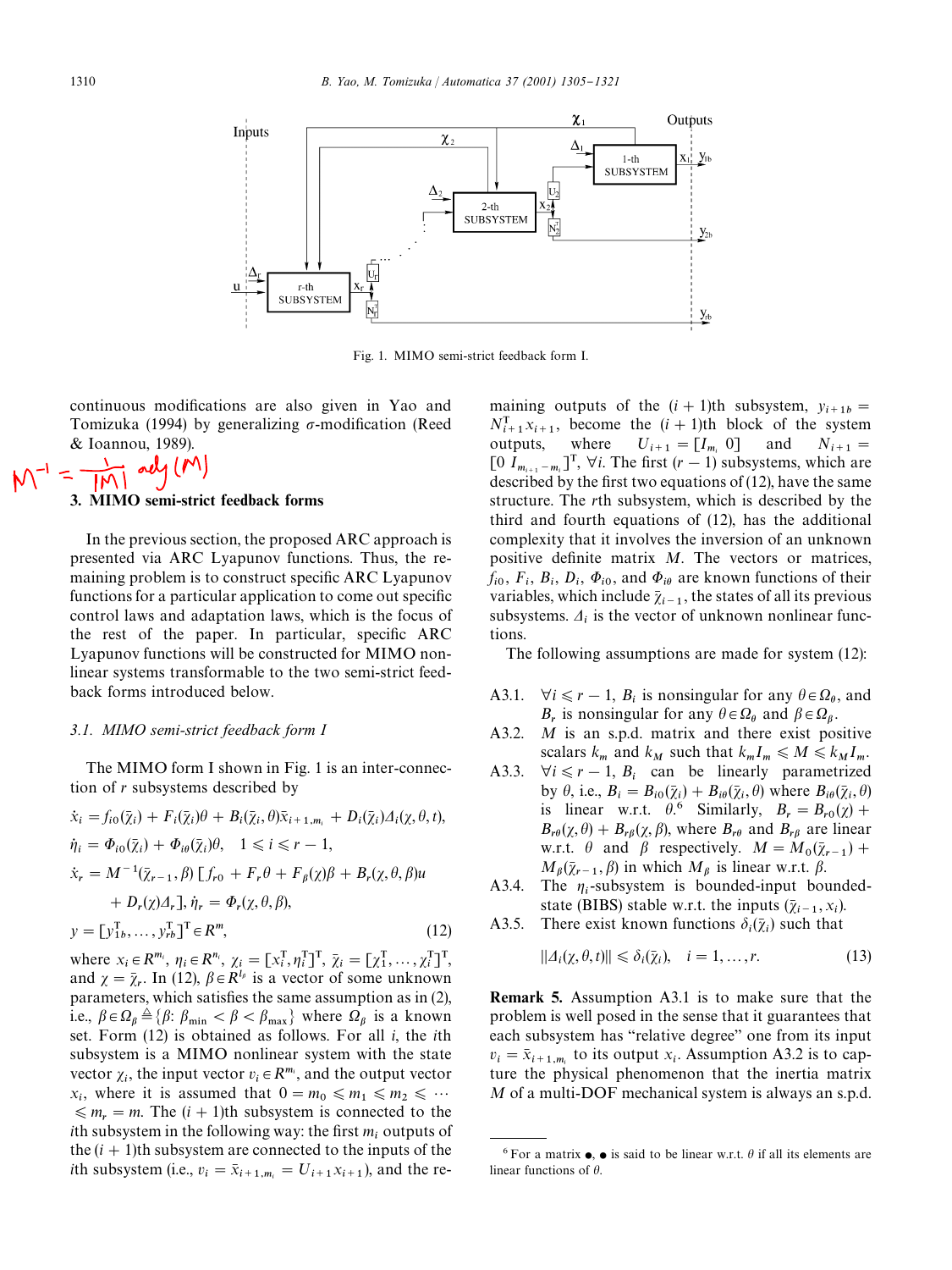matrix. Assumption A3.4 is to assure that the internal dynamics of each subsystem in (12) is stable.Assumption A3.5 is the semi-strict feedback structural assumption, which is similar to the parametric-strict feedback assumption in Krstic et al. (1995). However, this assumption is a much less restrictive structural assumption than the strict feedback assumption in Krstic et al.(1995); this is due to the fact that only the bounding functions of the uncertain nonlinearities  $\Delta_i$  are required to be the function of  $\bar{\chi}_i$ , and  $\Delta_i$  can contain bounded functions of  $\chi_j$ ,  $j > i$  and *u*. In other words, bounded interactions among the *i*th subsystem and the subsequent subsystems may be allowed, which violates the strict-feedback property.

Remark 6. It is noted that the MIMO strict feedback form studied in Krstic et al.(1995) is a subset of the proposed semi-strict feedback form (12). By assuming that the input matrices of the first  $(r - 1)$  subsystem are identity matrices (i.e.,  $B_i = I_{m_i \times m_i}$ ,  $\forall i \leq r - 1$ ), the input matrix of the last subsystem assumes no parametric uncertainties (i.e.,  $B_r$  is a function of  $\chi$  only), the inertia matrix *M* is an identity matrix, no internal dynamics for each subsystem, and no uncertain nonlinearities (i.e., assuming  $\Delta_i = 0$ ,  $\forall i$ ), the proposed semi-strict feedback form (12) reduces to the MIMO strict feedback form in Krstic et al. (1995). It is thus clear that, apart from the control issues caused by the appearance of uncertain nonlinearities, the major difference between the proposed MIMO semi-strict feedback form and the MIMO strict feedback form in Krstic et al.(1995) is that the proposed form allows coupling and appearance of parametric uncertainties in the input matrix of each layer. As a result, our previous SISO ARC design (Yao & Tomizuka, 1997) cannot be straightforwardly generalized to solve the problem, which is qualitatively different from that in Krstic et al., 1995. In Krstic et al. (1995), since input matrix assumes no parametric uncertainties, simple realizable input transformation like  $u = B_r(\chi)^{-1}v$  can be used to decouple the system, and the SISO backstepping adaptive design can thus be straightforwardly applied to each input-output pair to solve the problem.

Remark 7. For SISO systems in the parametric-strict feedback form (i.e., assuming  $m_i = m = 1$ , and  $\Delta_i = 0$ ), the case of  $B_i$  being an unknown positive scalar  $b_i$  is also studied in Krstic et al. (1995). However, over-parametrization about  $b_i$  is used—two parameter estimates are needed for one  $b_i$ . In addition,  $b_i$  is assumed to be different from the unknown parameter set  $\theta$ . In contrast, our subsequent designs do not need over-parametrization for unknown parameters in the input matrices, the unknown parameters in the input matrices do not have to be different from  $\theta$ , and the input gain function  $B_i$  does not have to be a constant scalar.

Remark 8. In (12), in the absence of uncertain nonlinearities, in viewing the Assumption A3.3, the state equations of the first  $(r - 1)$  subsystems can be linearly parametrized by the unknown parameter vector  $\theta$ . However, the state equations of the last subsystem may not be linearly parametrized by any set of unknown parameters because of the appearance of  $M^{-1}(x_I, \beta)$  in the state equations. The reason is that, although *M* is assumed to be linearly parametrized in terms of  $\beta$  in A3.3, in general,  $M^{-1}$  may not be linearly parametrized.Introducing *M* greatly expands the applicability of the method since, as shown in Yao (1996), most mechanical systems, including robot manipulators, satisfy (12) but not the usual strict feedback forms (Krstic et al., 1995) where linearly parametrizing state equations is required.

Remark 9. In Eq.(12), the output vector *y* is partitioned into *r* blocks, and the outputs of the *i*th block,  $y_{ib}$  (empty if  $m_i = m_{i-1}$ ), have a "relative degree"<sup>7</sup> of  $r - i + 1$ . In this way, we can have relative degrees ranging from 1 to *r* and solve the problem that different outputs of a MIMO system may have different relative degrees.

## *3.2. MIMO semi-strict feedback form II*

In the above MIMO semi-strict-feedback form, the output  $\gamma$  is partitioned into  $r$  blocks to generate different "relative degrees". For some applications, it may be more natural to partition the input *u* into *r* blocks, which is shown in Fig. 2 and described by

$$
\begin{aligned}\n\dot{x}_i &= f_{i0}(\bar{\chi}_i) + F_i(\bar{\chi}_i)\theta + B_i(\bar{\chi}_i, \theta) \begin{bmatrix} u_{ib} \\ x_{i+1} \end{bmatrix} \\
&+ D_i(\bar{\chi}_i) \Delta_i(\chi, \theta, t), \\
\dot{\eta}_i &= \Phi_{i0}(\bar{\chi}_i) + \Phi_{i1}(\bar{\chi}_i)\theta, \quad 1 \leq i \leq r - 1, \\
\dot{x}_r &= M^{-1}(\bar{\chi}_{r-1}, \beta) \begin{bmatrix} f_{r0} + F_r \theta + F_\beta(\chi) \beta \\ + B_r(\chi, \theta, \beta) u_{rb} D_r + \Delta_r \end{bmatrix}, \\
\dot{\eta}_r &= \Phi_r(\chi, \theta, \beta), y = x_1 \in \mathbb{R}^m \quad \text{and} \quad u = [u_{1b}^{\mathrm{T}}, \dots, u_{rb}^{\mathrm{T}}]^{\mathrm{T}},\n\end{aligned} \tag{14}
$$

in which the *i*th and *r*th subsystems have the same form as those in Section 3.1 but with  $m = m_1 \ge m_2 \ge \cdots$  $\geq m_r \geq 0$ , *u* is partitioned into *r* blocks with  $u_{ib} \in R^{m_i - m_{i+1}}$ , and the output of the entire system is the output of the first subsystem. The same assumptions as in Section 3.1 are made. Details are given in Yao (1996) and omitted.

 $7$ The notion of "relative degree" should not be understood in the usual sense (Isidori, 1989) since  $\Lambda_i$  are uncertain and may depend on the control input.The notion should be interpreted in the way introduced in Yao and Tomizuka (1997), which is more natural.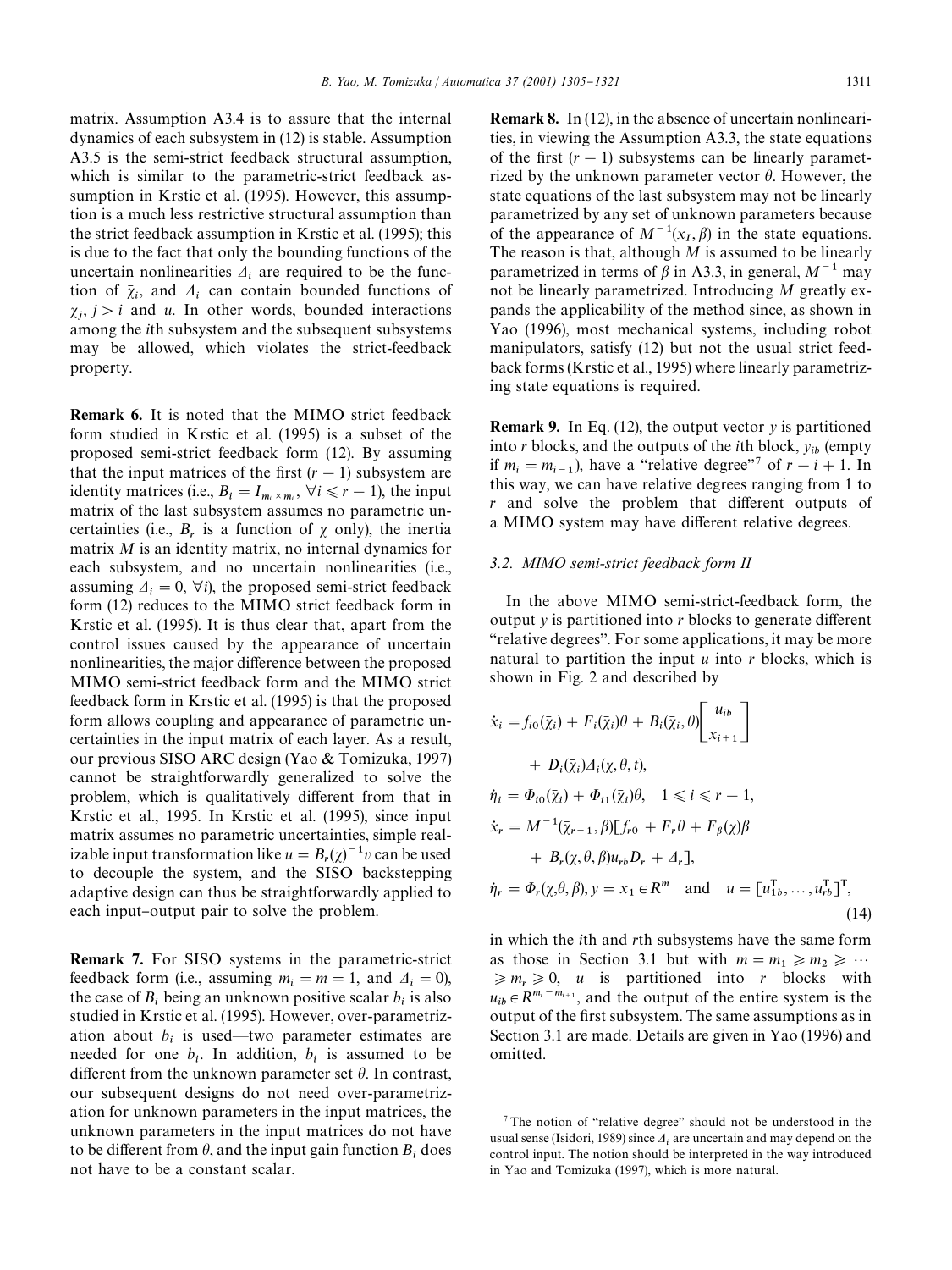

Fig.2. MIMO semi-strict feedback form II.

Remark 10. Due to the complexity associated with the coupled uncertain MIMO nonlinear systems, even the presentation of the system in a meaningful manner becomes difficult. The proposed two semi-strict feedback forms, (12) and (14), are quite natural and are in fact motivated by various practically significant applications. One practical application of form (12) is the motion and force tracking control in Yao and Tomizuka (1998), and a practical application of the form (14) will be a multiaxes mechanical device (e.g., machine tools) driven by different types of actuators.

#### 4. Backstepping designs via ARC Lyapunov functions

To systematically construct ARC Lyapunov functions for the two semi-strict feedback forms, we use the backstepping design procedure (Krstic et al., 1995). Namely, we assume that an ARC Lyapunov function is known for an initial system and construct a new ARC Lyapunov function for an augmented system by adding another nonlinear system to the back of the initial system.The main design difficulties here are due to the strong coupling and the appearance of parametric uncertainties in the input matrices.Two backstepping designs are presented in this section. The results are self-contained and independent from the semi-strict feedback forms.

## *4.1. Initial MIMO nonlinear systems*

Consider the following initial MIMO system:

$$
\dot{x}_I = f_{I0}(x_I) + F_{I0}(x_I)\theta + B_I(x_I, \theta)u_I + D_I(x_I)\Delta_I,
$$
  
\n
$$
y_I = h_I(x_I), \quad u_I, y_I \in R^{m_I}, \ x_I \in R^{n_I}, \ F_I \in R^{n_I \times p},
$$
\n(15)

in which  $\Delta_I$  is assumed to be bounded by a known function  $\delta_I$ , i.e.,  $||\Delta_I|| \leq \delta_I(x_I)$ . In addition, as in Assumption A3.3,  $B_I(x_I, \theta) = B_{I0}(x_I) + B_{I0}(x_I, \theta)$  where  $B_{I\theta}(x_I, \theta)$  is linear w.r.t.  $\theta$ . The following notations will be used throughout the paper. For a system matrix  $\bullet$ ,  $\hat{\bullet}$  is obtained by substituting the projected parameter estimates for the unknown parameters in  $\bullet$  (e.g.,  $\hat{B}_I =$  $B_I(x_I, \hat{\theta}_\pi)$ .  $\tilde{\bullet}$  refers to the estimation error of  $\bullet$ , i.e.,  $\tilde{\bullet} = \hat{\bullet} - \bullet$ . Since  $B_{I\theta}$  is linear w.r.t.  $\theta$ , there exist known matrices  $G_{Ir}(x_I, \bullet)$  and  $G_{I}(x_I, \bullet)$ , which are linear w.r.t.  $\bullet$ , such that

$$
B_{I\theta}(x_I, \theta)v_r = G_{Ir}(x_I, v_r)\theta, \quad \forall v_r \in R^{m_I},
$$
  

$$
v_l^{\mathrm{T}} B_{I\theta}(x_I, \theta) = \theta^{\mathrm{T}} G_{II}(x_I, v_l), \quad \forall v_l \in R^{n_l},
$$
 (16)

 $G_{Ir}$  and  $G_{Il}$  are called the right and the left substitution matrices of  $B_{I\theta}$  w.r.t.  $\theta$ , respectively.

Since our intention is to use backstepping design procedure (Krstic et al., 1995), we assume that there exists an ARC Lyapunov function  $V_I(x_I, \overline{\theta}_{\pi}^{(l_I)}, t)$  for system (15) with an associated ARC control law and an adaptation function given by  $u_I = \alpha_I = \alpha_{Ia}(x_I, \overline{\theta}_\pi^{(k_I)}, t) +$  $\alpha_{Is}(x_I, \overline{\theta}_{\pi}^{(k_I)}, t)$  and  $\tau_I(x_I, \overline{\theta}_{\pi}^{(k_I)}, \alpha_I, t)$ , respectively. By definition,  $V_I$  satisfies Requirements R1-R3, in which Requirements  $R2$  (4) and  $R3$  (6) are rewritten as

B1: 
$$
\frac{\partial V_I}{\partial x_I} [f_{I0} + F_{I\theta} \theta + B_I \alpha_I] + \frac{\partial V_I}{\partial t}
$$
  
\n
$$
\leq -W_I + \tilde{\theta}_\pi^\top \tau_I + \frac{\partial V_I}{\partial \theta} \Gamma \tau_I,
$$
  
\nB2: 
$$
\frac{\partial V_I}{\partial x_I} [f_{I0} + F_{I\theta} \theta + B_I \alpha_I + D_I \Delta_I] + \frac{\partial V_I}{\partial t}
$$
  
\n
$$
\leq -\lambda_{V_I} V_I + c_{V_I} + \frac{\partial V_I}{\partial \theta} \Gamma \tau_I,
$$
 (17)

where  $\lambda_{V_1}$  and  $c_{V_1}$  can be freely adjusted by some controller parameters in a known form.For convenience, denote

$$
DV_I = \frac{\partial V_I}{\partial x_I} [f_{I0} + F_{I\theta}\theta + B_I\alpha_I + D_I\Delta_I]
$$
  
+ 
$$
\frac{\partial V_I}{\partial t} - \frac{\partial V_I}{\partial \theta} \Gamma \tau_I.
$$
 (18)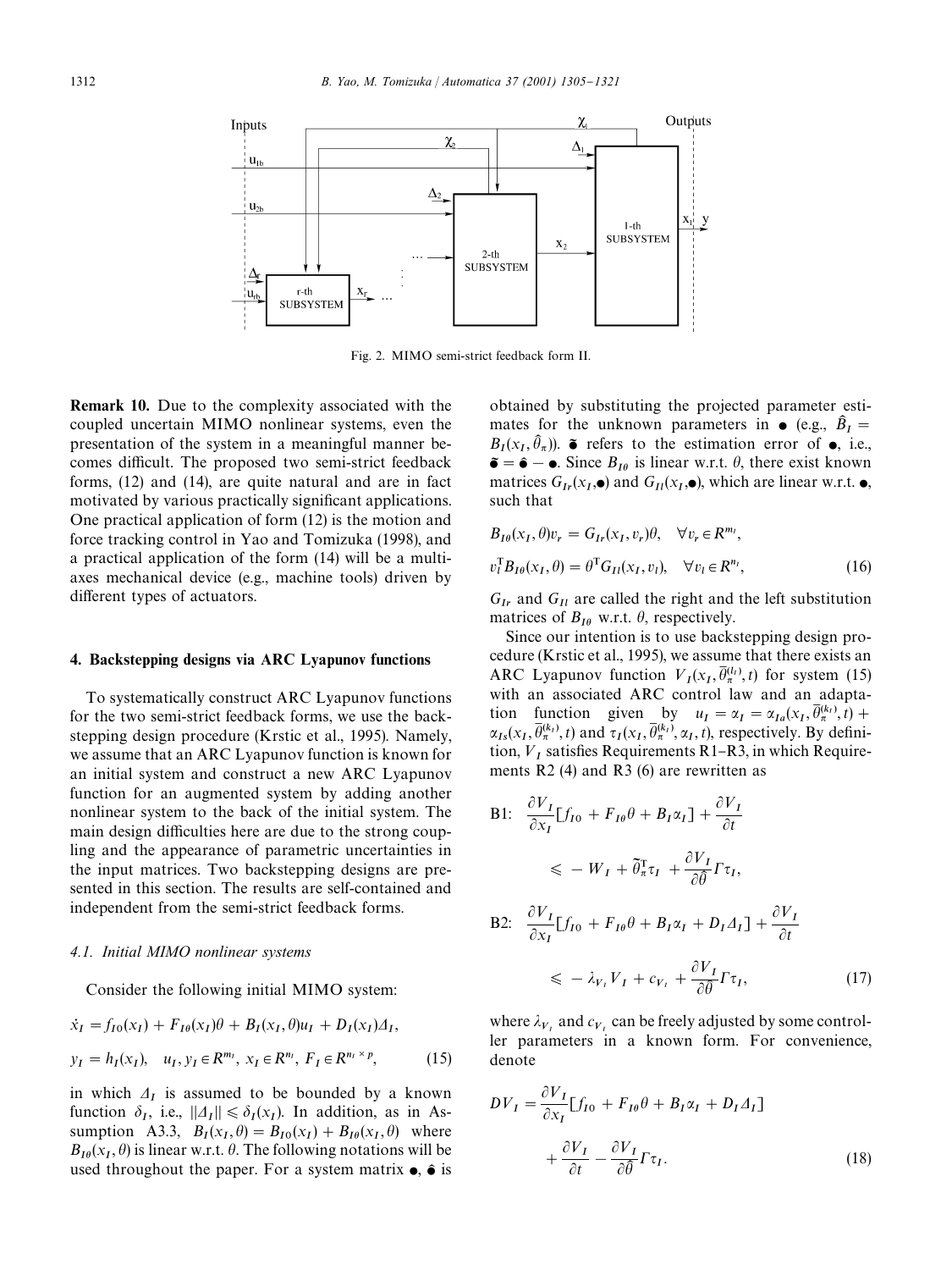#### *4.2. Augmented MIMO nonlinear systems I*

Now consider the following augmented system with the state vector  $x = [x_I^T, x_e^T, \eta^T]^T \in R^n$  and  $n = n_I + m + n_\eta$ 

$$
\begin{aligned}\n\dot{x}_I &= f_{I0} + F_{I\theta}\theta + B_I\bar{x}_{em_I} + D_I\varDelta_I, \\
\dot{x}_e &= f_{e0}(x) + F_{e\theta}(x)\theta + B_e(x,\theta)u + D_e\varDelta_e, \quad x_e \in \mathbb{R}^m, \\
\dot{\eta} &= \Phi_{\eta 0}(x) + \Phi_{\eta \theta}(x)\theta, \quad \eta \in \mathbb{R}^{n_\eta}, \\
y &= \left[ y_I^{\mathrm{T}} \left( N_e^{\mathrm{T}} x_e \right)^{\mathrm{T}} \right]^{\mathrm{T}},\n\end{aligned} \tag{19}
$$

where  $\bar{x}_{em_l} = U_e x_e$  with  $U_e = [I_{m_l} \ 0] \in R^{m_l \times m}$ ,  $u \in R^m$ ,  $y \in R^m$ , and  $N_e = [0 I_{m-m_l}]^T \in R^{m \times (m-m_l)}$ . Note that (19) can be rewritten in the standard form (1) where  $f = [(f_{I0} + F_{I\theta}\theta + B_I\bar{x}_{em}]^T, (f_{e0} + F_{e\theta}\theta)^T, (\Phi_{\eta 0} + \Phi_{\eta \theta}\theta)^T]$  $\left[\int_{-1}^{T} B = [0, B_{e}^{T}, 0]^{T}$ , and  $\Delta = [\Delta_{I}^{T}, \Delta_{e}^{T}]^{T}$ , respectively.

As in Assumptions A3.1–5, the following assumptions are made for the added system:

- A4.1.  $B_e(x, \theta)$  is nonsingular for any  $\theta \in \Omega_\theta$  and can be linearly parametrized by  $\theta$ , i.e.,  $B_e = B_{e0} +$  $B_{e\theta}(x, \theta)$  where  $B_{e\theta}$  is linear w.r.t.  $\theta$ .
- A4.2. The  $\eta$ -subsystem is bounded-input bounded-state (BIBS) stable w.r.t. the input  $(x_I, x_e)$ .
- A4.3. Uncertain nonlinearities  $A_e$  are bounded by  $||A_e|| \leq \delta_e(x)$  where  $\delta_e(x)$  is known.

For a guaranteed output tracking transient performance, the following compatibility assumption is also made:

A4.4. The initial output of the added system is compatible with the required initial ARC input of the original system, i.e.,  $\bar{x}_{em_I}(0) = \alpha_I(0)$ .

#### *4.3. Backstepping design I*

In this subsection, using backstepping design, an ARC Lyapunov function is constructed for the augmented system (19) based on the ARC Lyapunov function  $V_I$  for the initial system (15). Since  $\alpha_I$  is an ARC control law for the initial system (15) and the inputs of (15) are  $\bar{x}_{em}$ , the key point is to design an ARC control law for the second equation of system (19) such that  $\bar{x}_{em}$ , tracks  $\alpha_I$  and other outputs track their desired trajectories with a guaranteed transient performance. To this end, define the output tracking error  $z \in R^m$  and V as

$$
z(x, \overline{\theta}_{\pi}^{(k_l)}, t) = x_e - \overline{\alpha}(x_I, \overline{\theta}_{\pi}^{(k_l)}, t),
$$
  
\n
$$
\overline{\alpha} \triangleq [\alpha_I^{\mathsf{T}}, (N_e^{\mathsf{T}} y_d(t))^{\mathsf{T}}]^{\mathsf{T}},
$$
  
\n
$$
V(x, \overline{\theta}_{\pi}^{(l_V)}, t) = V_I(x_I, \overline{\theta}_{\pi}^{(l_l)}, t) + \frac{1}{2}z^{\mathsf{T}} E z,
$$
\n(20)

where *E* is any s.p.d. matrix and  $l_V = \max\{l_I, k_I\}$ . The following three lemmas show that  $V$  given by (20) satisfies the three requirements that are needed for  $V$  to be an ARC Lyapunov function for (19). The proofs are given in Appendix C.

**Lemma 11.** *V* in (20) satisfies Requirement R1 for *system* (19).

**Lemma 12.** Define L,  $\alpha_{ea}$ , and  $\phi$  as

$$
L(x, \overline{\theta}_{\pi}^{(l_s)}, t) = \hat{B}_e + B_{e\theta} \left( x, \Gamma \left( \frac{\partial V_I}{\partial \overline{\theta}} \right)^{\mathrm{T}} \right) - U_e^{\mathrm{T}} E_B,
$$
  

$$
\alpha_{ea}(x, \overline{\theta}_{\pi}^{(l_s)}, t) = \alpha_{e0} - \phi_0 \hat{\theta}_{\pi} - \phi_0 \Gamma \left( \frac{\partial V_I}{\partial \overline{\theta}} \right)^{\mathrm{T}}
$$
  

$$
- U_e^{\mathrm{T}} \frac{\partial \alpha_I}{\partial \overline{\theta}} \Gamma(\tau_I - \phi_0^{\mathrm{T}} E_z),
$$

 $\phi(x, \bar{\theta}_\pi^{(l_v)}, u, t) = \phi_0 + G_{er}(x, u),$ (21) where  $l_{\alpha} = \max\{l_V, k_I + 1\},\$ 

$$
E_B = \begin{bmatrix} z^{\text{T}} E B_{e\theta} \left( x, \Gamma \left( \frac{\partial \alpha_{I1}}{\partial \hat{\theta}} \right)^{\text{T}} \right) \\ \vdots \\ z^{\text{T}} E B_{e\theta} \left( x, \Gamma \left( \frac{\partial \alpha_{Im_I}}{\partial \hat{\theta}} \right)^{\text{T}} \right) \end{bmatrix},
$$
  
\n
$$
\alpha_{e0} = -E^{-1} \left( \frac{\partial V_I}{\partial x_I} B_{I0} U_e \right)^{\text{T}} + U_e^{\text{T}} \frac{\partial \alpha_I}{\partial x_I} [f_{I0} + B_{I0} \bar{x}_{em_I}]
$$
  
\n
$$
-f_{e0} + \frac{\partial \bar{\alpha}}{\partial t},
$$
  
\n
$$
\phi_0 = E^{-1} U_e^{\text{T}} G_{II}^{\text{T}} \left( x_I, \left( \frac{\partial V_I}{\partial x_I} \right)^{\text{T}} \right)
$$
  
\n
$$
- U_e^{\text{T}} \frac{\partial \alpha_I}{\partial x_I} [F_{I\theta} + G_{Ir}(x_I, \bar{x}_{em_I})] + F_{e\theta} \qquad (22)
$$

and  $G_{er}$  *is the right substitution matrix of*  $B_{eq}$ *. If* L *is nonsingular, by letting*  $\Omega_u = \{u_s : z^T E L u_s \leq 0\}$  *and choosing u as*

$$
u_a(x, \overline{\theta}_\pi^{(l_x)}, t) = L^{-1}[-E^{-1}Qz + \alpha_{ea}], \qquad (23)
$$

*where*  $Q$  *is any s.p.d. matrix, Requirement R2* (5) *is satisfied by* < *for the system* (19) *with an adaptation function given by*

$$
\tau(x, \overline{\theta}_{\pi}^{(l_v)}, u, t) = \tau_I - \phi^{\mathrm{T}} E z.
$$
 (24)

**Lemma 13.** If  $u_s \in \Omega_u$  is chosen such that

$$
z^{\mathrm{T}}[E(L-\tilde{B}_{e\theta})u_s + \alpha_{es}] \leq \varepsilon_e(t),\tag{25}
$$

*where is a design parameter and*

$$
\alpha_{es} = E \bigg[ -\phi(x, \bar{\theta}_{\pi}^{(l_{\nu})}, u_a, t) \tilde{\theta}_{\pi} - U_{\epsilon}^{\mathrm{T}} \frac{\partial \alpha_{I}}{\partial x_{I}} D_{I} \varDelta_{I} + D_{\epsilon} \varDelta_{\epsilon} \bigg], \tag{26}
$$

*then, Requirement R3* (6) *is satisfied by*  $V$  *for system* (19) with  $\lambda_V = \min\{\lambda_{V_1}, 2\lambda_{\min}(Q)/\lambda_{\max}(E)\}\$  and  $c_V = c_{V_1} + \varepsilon_e$ .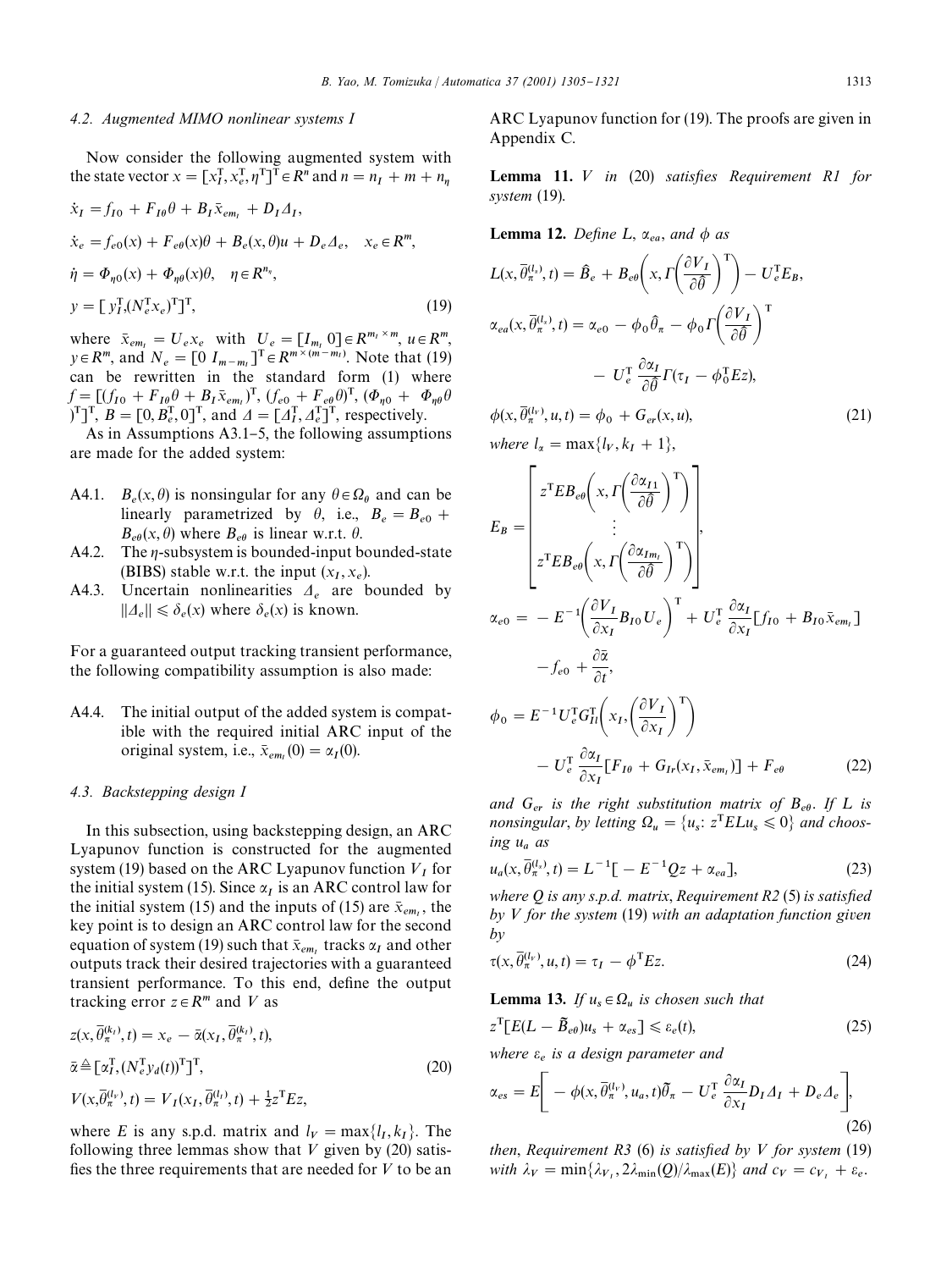Remark 14. One solution to (25) can be found in the following way.Let *h* be a function satisfying

$$
h(x,\overline{\theta}_{\pi}^{(l_x)},t) \geq \sup_{\theta \in \Omega_{\theta},\ A \in \Omega_{\varDelta}} ||\alpha_{es}(x,\overline{\theta}_{\pi}^{(l_x)},u_a,t)||. \tag{27}
$$

For example, let

$$
h \geq \theta_M ||E\phi(x, \overline{\theta}_{\pi}^{(l_v)}, u_a, t)|| + \left\| EU_{\epsilon}^{\mathrm{T}} \frac{\partial \alpha_I}{\partial x_I} D_I \right\| \delta_I + ||ED_{\epsilon}|| \delta_{\epsilon},
$$
\n(28)

where  $\theta_M = ||\theta_{\text{max}} - \theta_{\text{min}} + \varepsilon_\theta||$ . Let  $\rho_u$  be a positive scalar satisfying

$$
\rho_u(x, \overline{\theta}_\pi^{(l_x)}, t) \geq \sup_{\theta \in \Omega_\theta} ||EB_{e\theta}(x, \overline{\theta}_\pi, t)L^{-1}E^{-1}||,
$$
\n(29)

which may not be difficult to calculate since  $B_{e\theta}$  is linear w.r.t.  $\tilde{\theta}_\pi$ . We assume that  $\rho_u < 1.8$  Then, by choosing

$$
u_s(x,\overline{\theta}_\pi^{(l_s)},t) = -\frac{1}{4(1-\rho_u)\varepsilon_e}h^2L^{-1}E^{-1}z
$$
 (30)

from (28) and (29), we have

LS of (25) 
$$
\leq \frac{1}{4(1 - \rho_u)\varepsilon_e} h^2(-||z||^2 + ||z|| ||EB_{e\theta}
$$
  
  $\times (x, \tilde{\theta}_\pi, t)L^{-1}E^{-1}|| ||z|| + ||z|| ||\alpha_{es}||$   
  $\leq -\left(\frac{1}{2\sqrt{\varepsilon_e}}h||z|| - \sqrt{\varepsilon_e}\right)^2 + \varepsilon_e \leq \varepsilon_e.$  (31)

Thus,  $(25)$  is satisfied.

Lemmas 11-13 lead to the following theorem:

**Theorem 2.** If  $L$  is nonsingular and  $(25)$  is satisfied,  $V$ *defined by* (20) *is an ARC Lyapunov function for the augmented system* (19) *with control functions u given by* (23) *and u determined from* (25), *and an adaptation function*  $\tau$  given by (24).

**Remark 15.** Since  $\Omega_{\theta}$  can be chosen arbitrarily close to  $\Omega_{\theta}$  and  $B_e$  is nonsingular for any  $\theta \in \Omega_{\theta}$ ,  $\hat{B}_e$  is nonsingular. Noting that the last two terms of  $L$  in (21) are linear w.r.t.  $\Gamma$ , nonsingularity of  $L$  can thus be guaranteed by using a small adaptation rate  $\Gamma$ .

## *4.4. Augmented MIMO nonlinear systems II*

In the previous subsection, we constructed an ARC Lyapunov function for the augmented system (19). The state equations of the added system have the same form as those in the first  $(r - 1)$  subsystem in (12), which are required to be linearly parametrized by the unknown parameter vector  $\theta$  when  $\Delta_e = 0$ . In this subsection, the added system will take the form of the *r*th subsystem in (12) so that the results will be applicable for most mechanical systems as mentioned in Remark 8.The main difficulty here is that the state equations of the added system may not be linearly parametrized by any group set of unknown parameters.To solve this problem, the idea of using an energy-like Lyapunov function, which is originally developed in the control of robot manipulators (Slotine, 1985), is adopted as follows.

Let us consider the following augmented system:

$$
\begin{aligned}\n\dot{x}_I &= f_{I0}(x_I) + F_{I\theta}(x_I)\theta + B_I(x_I, \theta)\bar{x}_{em_I} + D_I(x_I)\Delta_I, \\
\dot{x}_e &= M^{-1}(x_I, \beta)[f_{e0} + F_{e\theta}\theta + F_{\beta}\beta + B_e(x, \theta, \beta)u + D_e\Delta_e], \\
\dot{\eta} &= \Phi_\eta(x, \theta, \beta, t), \quad \eta \in R^{n_\eta}, \\
y &= [y_I^T, (N_e^T x_e)^T]^T.\n\end{aligned}\n\tag{32}
$$

In viewing Assumptions A3.1–5,  $A_e$  satisfies Assumption A4.3, the  $\eta$ -subsystem satisfies Assumption A4.2, and

- A4.5. *B<sub>e</sub>* is nonsingular and  $B_e(x, \theta, \beta) = B_{e0}(x) +$  $B_{e\theta}(x, \theta) + B_{e\beta}(x, \beta)$  where  $B_{e\theta}(x, \theta)$  and  $B_{e\beta}(x, \beta)$ are linear w.r.t.  $\theta$  and  $\beta$ , respectively.
- A4.6. *M* is an s.p.d. matrix and there exist positive scalars  $k_m$  and  $k_M$  such that  $k_m I_m \leq M \leq k_M I_m$ .
- A4.7. *M*(*x*  $(M_{\beta}(x_I) + M_{\beta}(x_I, \beta))$  in which  $M_{\beta}$  is linear w.r.t.  $\beta$ .

We assume that the compatibility assumption A4.4 is satisfied and proceed to construct an ARC Lyapunov function for  $(32)$  as in Section 4.3. Define *z* as in  $(20)$  and  $V$  as

$$
V(x, \bar{\theta}_{\pi}^{(l_{\nu})}, \beta, t) = V_{I}(x_{I}, \bar{\theta}_{\pi}^{(l_{I})}, t) + \frac{1}{2}z^{T}M(x_{I}, \beta)z.
$$
 (33)

Similar to (16), let  $G_{Mr}(x, \bullet)$  and  $G_{Ml}(x, \bullet)$  denote the right and left substitution matrices of the matrix  $M_\beta(x,\beta)$  in terms of  $\beta$ . Let  $G_{\theta r}(x, \bullet)$  and  $G_{\theta l}(x, \bullet)$  denote the right and left substitution matrices of the matrix  $B_{e\theta}(x, \theta)$  (in terms of  $\theta$ ) respectively, and  $G_{\beta r}(x, \bullet)$  and  $G_{\beta l}(x, \bullet)$  for  $B_{e\beta}(x, \beta)$ (in terms of  $\beta$ ).

From  $(32)$ , each component of  $\dot{M}$  has the following form:

$$
\dot{M}_{ij} = \frac{\partial M_{ij}}{\partial x_I} [f_{I0} + F_{I\theta}\theta + B_{I0}\bar{x}_{em_I} + G_{Ir}(x_I, \bar{x}_{em_I})\theta] \n+ \frac{\partial M_{ij}}{\partial x_I} D_I \Delta_I + \frac{\partial M_{ij}}{\partial t}.
$$
\n(34)

Since  $M(x_I, \beta)$  can be linearly parametrized in terms of  $\beta$ , so do  $\partial M_{ij}/\partial x_I$  and  $\partial M_{ij}/\partial t$ . Therefore, when  $\Delta_I = 0$ , from (34),  $\dot{M}(x_I, \beta)$  can be linearly parametrized in terms of the augmented parameter set  $\theta_e = [\theta^T, \beta^T, \theta^T]^T$ , where  $\theta = [\beta_1 \theta^T, \beta_2 \theta^T, \dots, \beta_{l_\beta} \theta^T]^T \in R^{l_\beta p}$ . Thus, there

<sup>&</sup>lt;sup>8</sup> In the absence of input channel parametric uncertainties (i.e.,  $B_{e\theta} = 0$ ,  $\rho_u = 0$ . Therefore, as long as the input channel uncertainties are not so large, the assumption that  $\rho_u < 1$  can be satisfied.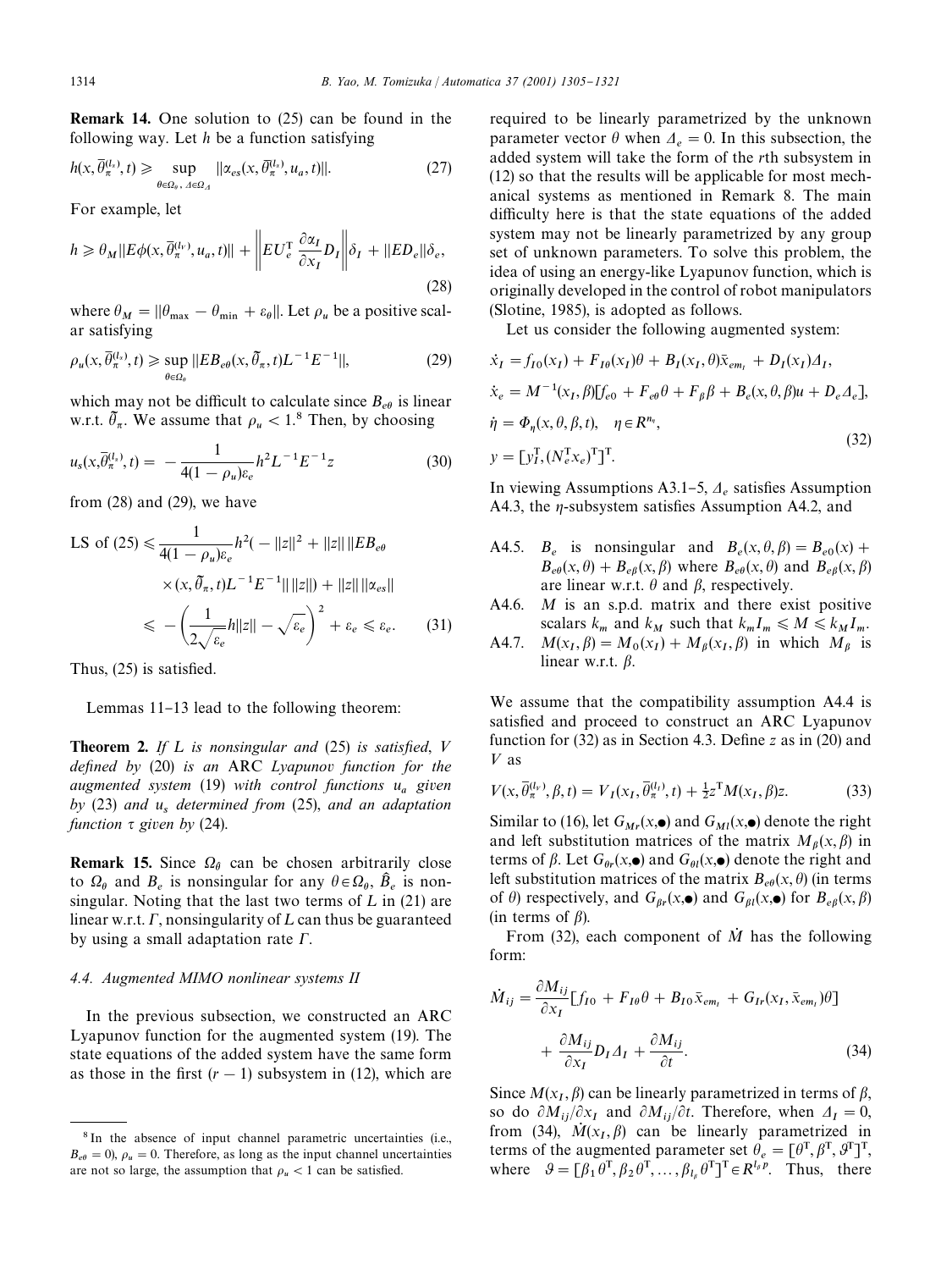exist known vector  $d_M(x_I, \bullet)$  and matrix  $D_M(x_I, \bullet) =$  $[D_{M\theta}, D_{M\beta}, D_{M\beta}]$  such that,  $\forall v \in R^m$ ,

$$
\frac{1}{2}v^{\mathrm{T}}\dot{M}(x_I,\beta)v = v^{\mathrm{T}}[d_M(x_I,v) + D_M(x_I,v)\theta_e + \tilde{\Delta}_M],\tag{35}
$$

where  $\bar{\Delta}_M$  linearly depends on  $\Delta_I$  and can be bounded by a known function  $\delta_M(x, y)$ , i.e.,  $\|\tilde{\Lambda}_M\| \le \delta_M$ . Since  $M_\beta$  is linear w.r.t.  $\beta$ , there exists a known matrix  $D_{p\beta}(x)$  such that

$$
M_{\beta}(x_I, \beta)U_e^{\text{T}}[F_{I\theta}\theta + B_{I\theta}(x_I, \theta)\bar{x}_{em_I}] = D_{p\theta}(x)\theta. \tag{36}
$$

Since  $\theta \in \Omega_{\theta}$  and  $\beta \in \Omega_{\beta}$ , we have  $\theta \in \Omega_{\theta}$ , where  $\Omega_{\theta}$  is a known bounded set having the form  $\Omega_{g} = \{ \theta : \theta_{\min} <$  $\mathcal{G} < \mathcal{G}_{\text{max}}$ . Thus, we can define  $\hat{\mathcal{G}}_{\pi} = \pi_{\mathcal{G}}(\hat{\mathcal{G}})$ , the projection of  $\hat{\theta}$ , in the same way as  $\hat{\theta}_{\pi}$  for  $\hat{\theta}$ . Let  $\theta_e$  represent the augmented unknown parameter vector (i.e.,  $\theta_e = [\theta^T, \beta^T, \theta^T]^T$ , and  $\hat{\theta}_{e\pi}$  be the projection of its estimate. Corresponding to Lemmas 11-13, we have the following three lemmas. The proofs of the three lemmas are given in Appendix D.

Lemma 16. *V* in (33) satisfies Requirement R1 for *system* (32).

## Lemma 17. Define

$$
Z_{B}(x, \bar{\theta}_{\pi}^{(l_{x})}, t) = \begin{bmatrix} z^{T} B_{e\theta} \left( x, \Gamma \left( \frac{\partial \alpha_{I1}}{\partial \theta} \right)^{T} \right) \\ \vdots \\ z^{T} B_{e\theta} \left( x, \Gamma \left( \frac{\partial \alpha_{Im_{I}}}{\partial \theta} \right)^{T} \right) \end{bmatrix},
$$
  
\n
$$
\alpha_{e0} = - \left( \frac{\partial V_{I}}{\partial x_{I}} B_{I0} U_{e} \right)^{T} - f_{e0} + M_{0} \frac{\partial \bar{\alpha}}{\partial t} + M_{0} U_{e} \frac{\partial \bar{\alpha}_{I}}{\partial x_{I}} [f_{I0} + B_{I0} \bar{x}_{em_{I}}] - d_{M}(x_{I}, z),
$$
  
\n
$$
\phi_{\theta 0} = U_{e}^{T} G_{I1}^{T} \left( x_{I}, \left( \frac{\partial V_{I}}{\partial x_{I}} \right)^{T} \right) + F_{e\theta} + D_{M\theta}(x_{I}, z) - M_{0} U_{e}^{T} \frac{\partial \alpha_{I}}{\partial x_{I}} [F_{I\theta} + G_{Ir}(x_{I}, \bar{x}_{em_{I}})],
$$
  
\n
$$
\phi_{\beta 0} = F_{\beta} - G_{Mr} \left( x_{I}, \left( U_{e}^{T} \frac{\partial \alpha_{I}}{\partial x_{I}} [f_{I0} + B_{I0} \bar{x}_{em_{I}}] + \frac{\partial \bar{\alpha}}{\partial t} \right) \right)
$$
  
\n
$$
+ D_{M\beta}(x_{I}, z),
$$
  
\n
$$
\phi_{\beta 0}(x, \bar{\theta}_{\pi}^{(k)}, t) = D_{M\beta}(x_{I}, z) - D_{p\beta}(x).
$$
  
\nLet L,  $\alpha_{ea}, \phi_{\theta}, \text{ and } \phi_{\beta} \text{ be}$   
\n(3.1)

$$
L(x, \overline{\theta}_{\pi}^{(l_x)}, \hat{\beta}_{\pi}, t) = \hat{B}_e + B_{e\theta}\left(x, \Gamma\left(\frac{\partial V_I}{\partial \hat{\theta}}\right)^{\mathrm{T}}\right) - \hat{M}U_e^{\mathrm{T}}Z_B,
$$

$$
\alpha_{ea} = \alpha_{e0} - \hat{M}U_e^{\mathrm{T}} \frac{\partial \alpha_I}{\partial \hat{\theta}} \Gamma[\tau_I(x, \bar{\theta}_{\pi}^{(k_i)}, \alpha_I, t) - \phi_{\theta 0}^{\mathrm{T}} z]
$$

$$
- \phi_{\theta 0} \Gamma\left(\frac{\partial V_I}{\partial \hat{\theta}}\right)^{\mathrm{T}} - \phi_{e0} \hat{\theta}_{e\pi},
$$

$$
\phi_{\theta}(x, \bar{\theta}_{\pi}^{(l_v)}, u, t) = \phi_{\theta 0} + G_{\theta r}(x, u),
$$

$$
\phi_{\beta}(x, \bar{\theta}_{\pi}^{(l_v)}, u, t)
$$

$$
= \phi_{\beta 0} + G_{Mr} \bigg( x_I, \bigg( U_e^{\mathrm{T}} \frac{\partial \alpha_I}{\partial \hat{\theta}} \Gamma \tau_{\theta}(x, \bar{\theta}_{\pi}^{(l_v)}, u, t) \bigg) \bigg)
$$

+ 
$$
G_{\beta r}(x, u)
$$
, (38)  
where  $\phi_{e0} = [\phi_{\theta 0}^T, \phi_{\beta 0}^T, \phi_{\theta 0}^T]$ . Then, if L is nonsingular, by  
letting  $\Omega_u = \{u_s: z^T L u_s \leq 0\}$  and choosing  $u_a$  as

$$
u_a(x, \overline{\theta}_\pi^{(l_x)}, \hat{\beta}_\pi, \hat{\theta}_\pi, t)
$$
  
=  $L^{-1}[-Qz + \alpha_{ea}(x, \overline{\theta}_\pi^{(l_x)}, \hat{\beta}_\pi, \hat{\theta}_\pi, t)],$  (39)

*V* of (33) satisfies (4) of Requirement R2 for system (32) in *terms of*  $\theta_e$  with an adaptation function  $\tau_e(x, \overline{\theta}_\pi^{(l_v)}, u, t) =$  $\begin{bmatrix} \tau_{\theta}^{\text{T}}, \tau_{\beta}^{\text{T}}, \tau_{\beta}^{\text{T}} \end{bmatrix}^{\text{T}}$  given by

$$
\tau_{\theta}(x, \overline{\theta}_{\pi}^{(l_v)}, u, t) = \tau_I(x, \overline{\theta}_{\pi}^{(k_l)}, \alpha_I, t) - \phi_{\theta}^{T}(x, \overline{\theta}_{\pi}^{(l_v)}, u, t)z,
$$
  
\n
$$
\tau_{\beta}(x, \overline{\theta}_{\pi}^{(l_v)}, u, t) = -\phi_{\beta}^{T}(x, \overline{\theta}_{\pi}^{(l_v)}, u, t)z,
$$
  
\n
$$
\tau_{\beta}(x, \overline{\theta}_{\pi}^{(k_l)}, t) = -\phi_{\beta 0}^{T}z.
$$
\n(40)

**Lemma 18.** If  $u_s \in \Omega_u$  is chosen such that

$$
z^{T}[(L - \tilde{L}_{u})u_{s} + \alpha_{es}] \leq \varepsilon_{e}(t),
$$
\n(41)

*where*

 $(37)$ 

$$
\tilde{L}_u = B_{e\theta}(x, \tilde{\theta}_\pi) + B_{e\beta}(x, \tilde{\beta}_\pi) - M_\beta(x, \tilde{\beta}_\pi) U_e^{\mathrm{T}} Z_B,
$$
\n
$$
\alpha_{es} = -\phi_e(x, \bar{\theta}_\pi^{(l_r)}, u_a, t) \tilde{\theta}_{e\pi} + \tilde{\Delta},
$$
\n(42)

*then*, (6) *of Requirement R3 is satisfied by*  $V$  *for* (32) *with*  $\lambda_V = \min\{\lambda_{V_1}, 2\lambda_{\min}(Q)/k_M\}$  and  $c_V = c_{V_1} + \varepsilon_e$ .

Remark 19. One solution to (41) can be found in the same way as in Remark 14 except that  $h$  and  $\rho_u$  are required to satisfy

$$
h \geq \theta_{eM} ||\phi_e(x, \overline{\theta}_{\pi}^{(l_v)}, u_a, t)|| + k_M ||U_e^{\mathrm{T}} \frac{\partial \alpha_I}{\partial x_I} D_I || \delta_I
$$
  
+  $||D_e||\delta_e + \delta_M(x, z),$   

$$
\rho_u(x, \overline{\theta}_{\pi}^{(l_x)}, t) \geq \sup_{\theta \in \Omega_\theta} ||\widetilde{L}_u L^{-1}(x, \overline{\theta}_{\pi}^{(l_x)}, t) \qquad (43)
$$

where  $\theta_{eM} = ||\theta_{e \max} - \theta_{e \min} + \varepsilon_{\theta e}||.$ 

Lemmas 16-18 lead to the following theorem:

Theorem 3. *If L* of (38) *is nonsingular and* (41) *is satisfied*, *V* defined by (33) is an ARC *Lyapunov* function for the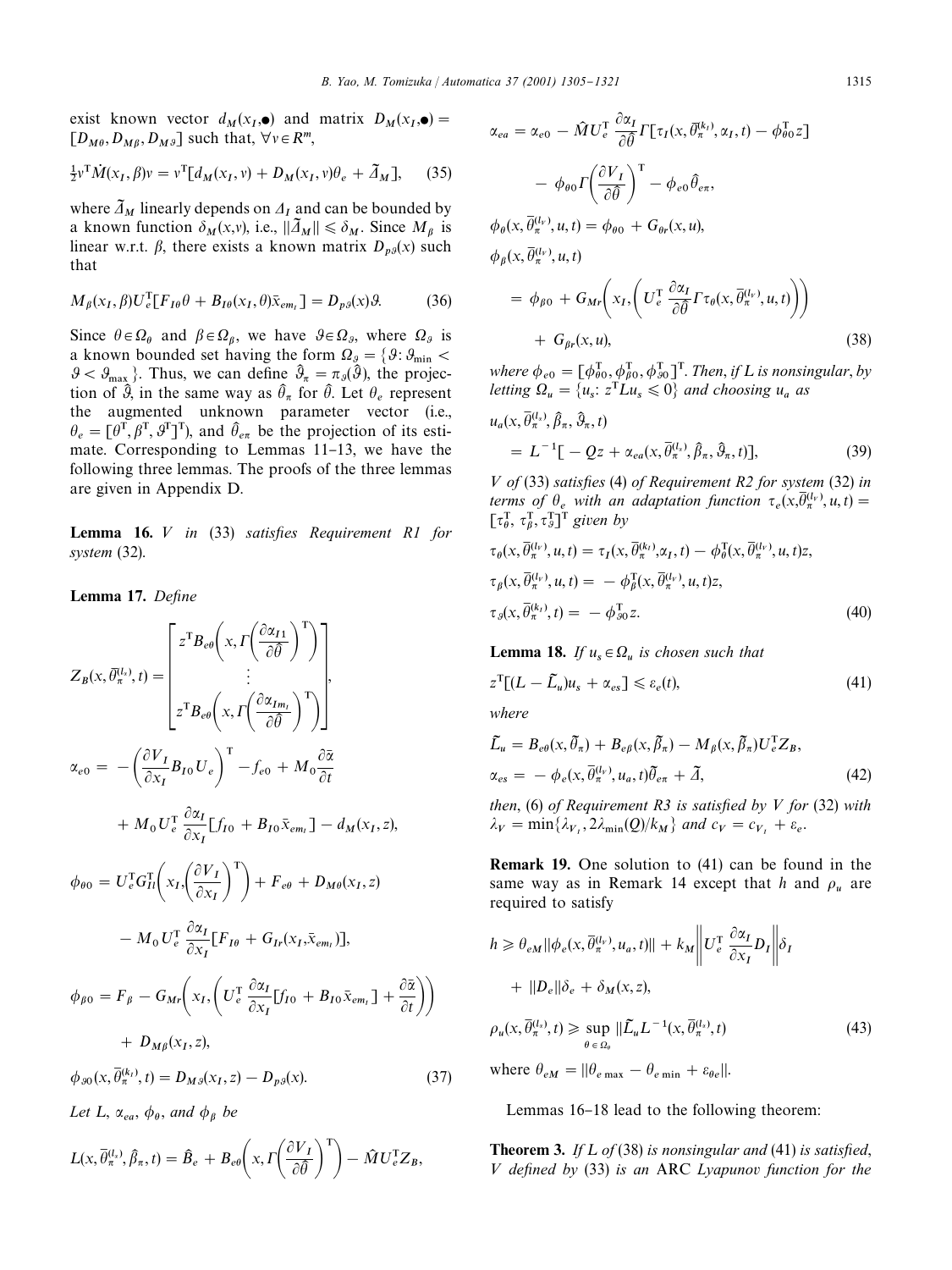*augmented system* (32) *with control functions u and u from* (39) *and* (41), *respectively*, *and an adaptation function given by* (40) *in terms of the augmented parameter vector*  $\theta_e$ .

Remark 20. Although the state equations of system (38) cannot be linearly parametrized, by introducing *M* as a weighting matrix in forming  $V(33)$  as in the control of robot manipulators (Slotine, 1985),  $\dot{V}$  can be linearly reparametrized, which makes the utilization of adaptive control possible.

#### 5. ARC of systems in MIMO semi-strict feedback forms

In this section, the two backstepping designs presented in Section 4 will be applied recursively to solve the ARC of nonlinear systems transformable to the two semi-strict feedback forms in Section 3.

#### *5.1. ARC for MIMO semi-strict feedback form I*

To recursively apply the two backstepping designs presented in Section 4 to solve the ARC problem for system (12), it is necessary to make sure all assumptions in Section 4 are met.As shown below, all assumptions are straightforwardly met except the compatibility Assumption A4.4 on the connections. To overcome this problem, an additional tool, trajectory initialization Krstic et al., 1995, will be used. Namely, instead of tracking the desired outputs  $y_d(t) = [y_{d1b}^T, \dots, y_{drb}^T]^T$  directly, the controller will be designed to track the filtered outputs  $y_t(t) = [y_{11}^T, \dots, y_{trb}^T]^T$ , in which the *i*<sup>th</sup> block of outputs,  $y_{tib} \in R^{m_i - m_{i-1}}$ , are generated by the  $(r - i + 1)$ th order stable system having the form of  $(y_{tib}^{(r-i+1)} - y_{dib}^{(r-i+1)})$ +  $\cdots$  +  $\beta_{i(r-i+1)}(y_{tib} - y_{dib}) = 0$ . By doing so, the initial conditions  $y_{tib}(0), \ldots, y_{tib}^{(r-i)}(0)$  are free to choose and will be specified in the following to make sure that the compatibility assumptions are met. To accomplish this task, it is necessary to know the explicit dependence of the control law on the filtered desired trajectory  $y_t$  and its derivatives.Therefore, in the following, these known time functions will appear as independent variables in the expression of the control law as opposed to appearing implicitly in the control law as in Section 4.

The following notations are used. Similar to (16),  $G_{ir}(\bar{\chi}_i, \bullet)$  and  $G_{il}(\bar{\chi}_i, \bullet)$  denote the right and the left substitution matrices of the matrix  $B_{i\theta}(\bar{\chi}_i, \theta)$ ,  $G_{\theta r}(\chi, \bullet)$  and  $G_{\theta l}(\chi, \bullet)$  for the matrix  $B_{r\theta}(\chi, \theta), G_{\beta r}(\chi, \bullet)$  and  $G_{\beta l}(\chi, \bullet)$  for the matrix  $B_{r\beta}(\chi, \beta)$ , and  $G_{Mr}(\bar{\chi}_{r-1}, \bullet)$  and  $G_{Ml}(\bar{\chi}_{r-1}, \bullet)$ for the matrix  $M_\beta(\bar{\chi}_{r-1}, \beta)$ .  $\forall k$ , define  $\bar{y}_{tib}^{(k)}$  as  $\bar{y}_{tib}^{(k)} =$ for the matrix  $M_{\beta}(\chi_{r-1}, \beta)$ .  $\nabla k$ , define  $y_{ii\beta}^{x_i}$  as  $y_{ii\beta}^{x_i} =$ <br>  $[y_{iib}^{\text{T}}, \dots, (y_{ib}^{(k)})^{\text{T}}]^{\text{T}}$ . Recursively define  $y_{ju}$  by  $y_{1u} =$  $y_{t1b}, \ldots, y_{ju} = [y_{j-1u}^{(1)} , y_{tjb}^{T}]^{T} = [y_{t1}^{(j-1)T}, \ldots, y_{tjb}^{T}]^{T} \in R^{m_j},$ and  $L_{ju}$  by  $L_{1u} = L_1, ..., L_{ju} = [U_j^T L_{j-1u} N_j] L_j$ . The design proceeds in the following steps:

## *5.1.1. Step 1*

The first system is defined as the first subsystem of  $(12)$ , the first two equations of (12) for  $i = 1$ , whose inputs are  $\bar{x}_{2,m_1}$  and outputs are  $\bar{y}_1 = y_{1b} = x_1$ . Noting Assumptions  $A3.1-5$ , the first system can be considered as a special case of the augmented MIMO nonlinear system I (9) with  $m_I = 0$ .  $x_1, \eta_1, \bar{x}_{2,m_i}, f_{10}, F_1, B_1, D_1$ , and  $A_1$  in (12) correspond to  $x_e$ ,  $\eta$ ,  $u$ ,  $f_{e0}$ ,  $F_e$ ,  $B_e$ ,  $D_e$ , and  $A_e$  in (19), respectively.Therefore, the backstepping design results in Section 4.3 can be used to construct an ARC Lyapunov function  $V_1$  for the first system.  $V_1$  is given by  $V_1(x_1, y_{t1b}) = \frac{1}{2}z_1^{\mathrm{T}}E_1z_1$ , where  $z_1(x_1, y_{t1b}) =$  $x_1 - \alpha_0(y_{t1b})$  and  $\alpha_0(y_{t1b}) = y_{t1b}(t)$ . An ARC control function can be obtained through Eqs.(23) and (25). The detailed expressions of the resulting control function  $\alpha_1(\chi_1, \hat{\theta}_\pi, \bar{y}_{t1b}^{(1)}, t)$  and the adaptation function  $\tau_1(\chi_1, \hat{\theta}_\pi, \bar{y}_{t1b}^{(1)}, t)$  are given in Yao (1996) and omitted.

*5.1.2. Step i*

 $\forall i \leq r-1$ , the control function  $\alpha_i(\bar{\chi}_i, \bar{\theta}_r^{(i)}, \bar{y}_{i1}^{(i)}, \dots, \bar{y}_{i1}^{(i)}, \dots)$  $\bar{y}_{tib}^{(1)}$ , *t*) and adaptation function  $\tau_i(\bar{\chi}_i, \bar{\theta}_\pi^{(i)}, \bar{y}_{t1b}^{(i)}, \dots, \bar{y}_{tib}^{(1)}, t)$ are calculated based on the control functions  $\alpha_j$  and adaptation functions  $\tau_j$  of all previous steps as

$$
\alpha_{i} = \alpha_{ia} + \alpha_{is},
$$
\n
$$
\alpha_{ia} = L_{i}^{-1} \Biggl\{ -E_{i}^{-1} Q_{i} z_{i} - E_{i}^{-1} U_{i}^{T} B_{i-10}^{T} E_{i-1} z_{i-1} \n+ U_{i}^{T} \sum_{j=1}^{i-1} \Biggl[ \frac{\partial \alpha_{i-1}}{\partial x_{j}} (f_{j0} + B_{j0} \bar{x}_{j+1,m_{j}}) + \frac{\partial \alpha_{i-1}}{\partial \eta_{j}} \Phi_{j0} \Biggr] \n+ U_{i}^{T} \Biggl[ \sum_{j=1}^{i-1} \sum_{k=0}^{i-j} \frac{\partial \alpha_{i-1}}{\partial y_{ib}^{(k)}} y_{ib}^{(k+1)} + \frac{\partial \alpha_{i-1}}{\partial t} \Biggr] \n+ N_{i} y_{itb}^{(1)} - f_{i0} \n- \phi_{i0} \Biggl[ \hat{\theta}_{\pi} - \Gamma \sum_{j=1}^{i-2} \Biggl( \frac{\partial \alpha_{j}}{\partial \hat{\theta}} \Biggr)^{T} U_{j+1} E_{j+1} z_{j+1} \Biggr] \n- U_{i}^{T} \frac{\partial \alpha_{i-1}}{\partial \hat{\theta}} \Gamma(\tau_{i-1} - \phi_{i0}^{T} E_{i} z_{i}) \Biggr\},
$$
\n
$$
\alpha_{is} = -\frac{1}{4(1 - \rho_{ui})\varepsilon_{ei}} h_{i}^{2} L_{i}^{-1} E_{i}^{-1} z_{i},
$$
\n
$$
\tau_{i} = \tau_{i-1} - (\phi_{i0} + G_{ir}(\bar{\chi}_{i}, \alpha_{i}))^{T} E_{i} z_{i},
$$
\n(44)

where

$$
z_i = x_i - \overline{\alpha}_{i-1}, \quad \overline{\alpha}_{i-1} = [\alpha_{i-1}^{\text{T}}, y_{itb}^{\text{T}}]^{\text{T}},
$$
  
\n
$$
\phi_{i0} = E_i^{-1} U_i^{\text{T}} G_{i-1}^{\text{T}} (\overline{\chi}_{i-1}, E_{i-1} z_{i-1})
$$
  
\n
$$
- U_i^{\text{T}} \sum_{j=1}^{i-1} \left\{ \frac{\partial \alpha_{i-1}}{\partial x_j} [F_j + G_{jr} (\overline{\chi}_j, \overline{x}_{j+1,m_j})] + \frac{\partial \alpha_{i-1}}{\partial \eta_j} \Phi_{j\theta} \right\} + F_i,
$$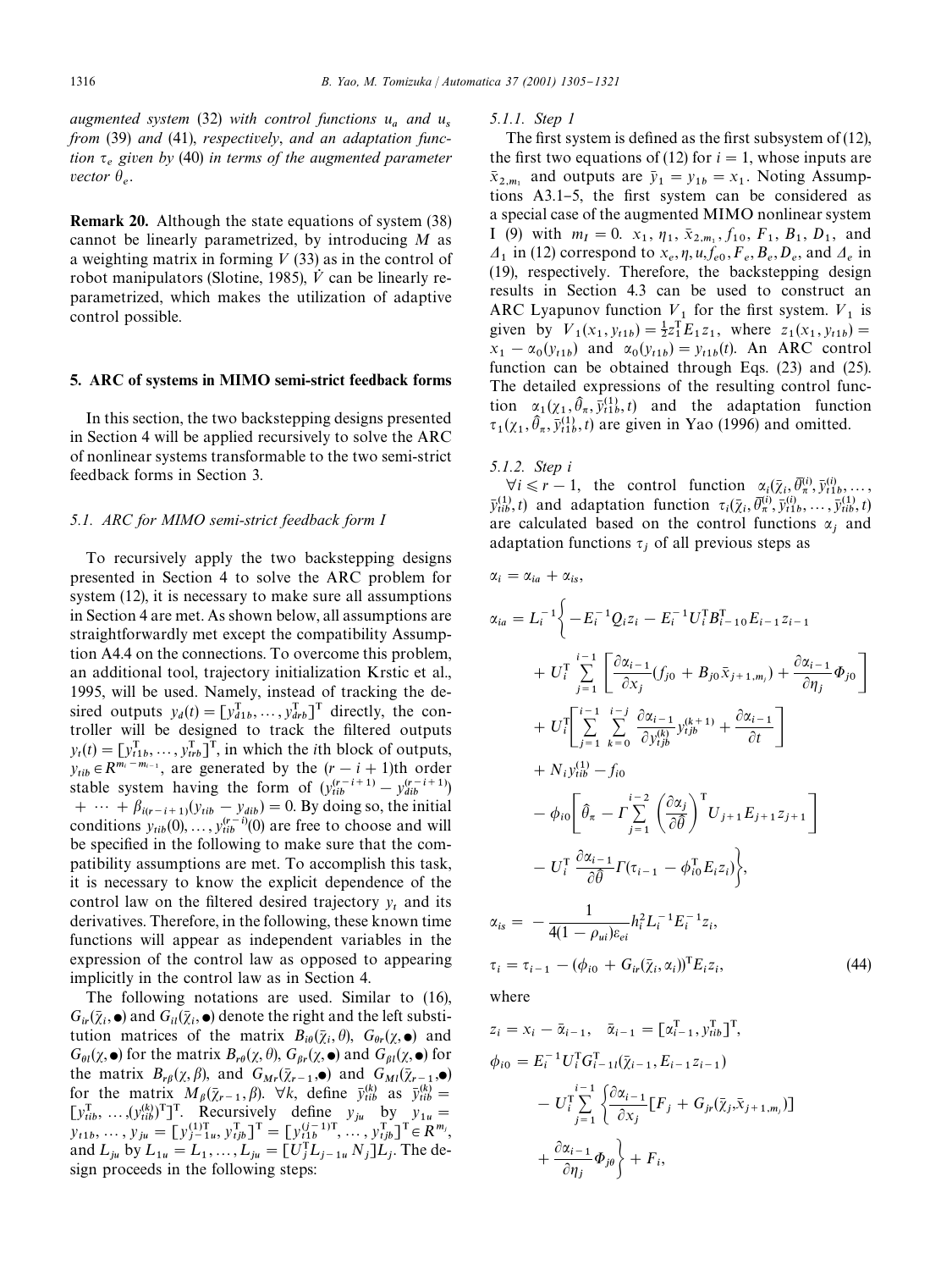$$
Z_{Bi} = \begin{bmatrix} z_i^T E_i B_{i\theta} \Big( \bar{\chi}_i \cdot \Gamma \Big( \frac{\partial \alpha_{i-1,1}}{\partial \hat{\theta}} \Big)^T \Big) \\ \vdots \\ z_i^T E_i B_{i\theta} \Big( \bar{\chi}_i \cdot \Gamma \Big( \frac{\partial \alpha_{i-1,m_{i-1}}}{\partial \hat{\theta}} \Big)^T \Big) \end{bmatrix},
$$
  
\n
$$
L_i = \hat{B}_i + B_{i\theta} \Big( \bar{\chi}_i \cdot \Gamma \Big( \frac{\partial \alpha_{i-1,m_{i-1}}}{\partial \hat{\theta}} \Big)^T U_{j+1} E_{j+1} z_{j+1} \Big) - U_i^T Z_{Bi},
$$
  
\n
$$
h_i \geq \theta_M ||E_i[\phi_{i0} + G_{ir}(\bar{\chi}_i, \alpha_{ia})||
$$

$$
+\sum_{j=1}^{i-1}||E_iU_i^T\frac{\partial \alpha_{i-1}}{\partial x_j}D_j||\delta_j + ||E_iD_i||\delta_i,\n\rho_{ui} \ge \sup_{\theta \in \Omega_\theta}||E_iB_{i\theta}(\bar{\chi}_i, \tilde{\theta}_\pi)L_i^{-1}E_i^{-1}||,
$$
\n(45)

in which, for simplicity, the robust control term  $\alpha_{is}$  is chosen according to (30) in Remark 14.Using mathematical induction, the following lemmas are proved in Yao (1996):

**Lemma 21.**  $\alpha_i$  given by (44) has the following structure:

$$
\alpha_{i} = L_{iu}^{-1}(\bar{\chi}_{i}, \bar{\theta}_{\pi}^{(i)}, \bar{y}_{t1b}^{(i-1)}, \dots, \bar{y}_{tib}^{(0)}, t) y_{iu}^{(1)} \n+ \alpha_{iy}(\bar{\chi}_{i}, \bar{\theta}_{\pi}^{(i)}, \bar{y}_{t1b}^{(i-1)}, \dots, \bar{y}_{tib}^{(0)}, y_{iu}^{(1)}, t) \n- \alpha_{ip}(\bar{\chi}_{i}, \bar{\theta}_{\pi}^{(i)}, \bar{y}_{t1b}^{(i-1)}, \dots, \bar{y}_{tib}^{(0)}, t)
$$
\n(46)

with the property that every term in  $\alpha_{iy}$  contains a  $z_k$  as *a factor for some*  $k \leq i$ .

Lemma 22. *At step i*, *by choosing the initial values of the filtered reference trajectories*  $y_{iu}(0) = [y_{i-1}^{(1)}(0), y_{tib}^{T}(0)]^{\text{T}}$  as  $y_{itb}(0) = \dot{N}_i^T x_i(0) = [x_{i,m_{i-1}+1}(0),...,x_{i,m_i}(0)]^T$  and  $y_{i-1}^{(1)}(0) =$  $L_{i-1}u(0)[\bar{x}_{i,m_{i-1}}(0) + \alpha_{i-1}P(0)],$  we have,  $z_i(0) = 0.$ 

Define the *i*th system to be the interconnection of the first *i* subsystem, i.e., the  $\bar{\chi}_i$ -system of (12) with state vector  $\bar{\chi}_i$ , the input vector  $\bar{\chi}_{i+1,m_i} \in R^{m_i}$  and the output vector  $\overline{y}_i = [\overline{y}_i^T, \overline{y}_i^T, \overline{y}_i^T]$ <sup>T</sup> =  $[\overline{y}_1^T, \dots, \overline{y}_i^T, \overline{y}_i^T, \overline{y}_i^T, \overline{y}_i^T]$ <sup>T</sup> =  $R^{m_i}$ . It is easy to verify that the  $(i - 1)$ th system has the form of the  $x_I$ -subsystem in Section 4.1 with  $\bar{\chi}_{i-1}$  corresponding to *x* .Thus, the *i*th system can be considered as the system obtained by augmenting the  $(i - 1)$ th system by the *i*th subsystem in the same way as in Section 4.2.  $x_i$ ,  $\eta_i$ ,  $\bar{x}_{i+1,m_i}$ ,  $f_{i0}$ ,  $F_i$ ,  $B_i$ ,  $D_i$ , and  $A_i$  in (12) correspond to  $x_e$ ,  $\eta$ ,  $u$ ,  $f_{e0}$ ,  $F_e$ ,  $B_e$ ,  $D_e$ , and  $\Delta_e$  in (19) of Section 4.2, respectively. Furthermore, Lemma 22 shows that the trajectory initialization guarantees that the compatibility condition  $\bar{x}_{i,m_{i-1}}(0) = \alpha_{i-1}(0)$  is met for the *i*th system. It is thus straightforward to check that all the assumptions in Sections 4.1–4.3 are satisfied by the *i*th system. This shows that the backstepping design results in Section 4.3 can be applied, which leads to an ARC Lyapunov function  $V_i$  given by  $V_i = V_{i-1} + \frac{1}{2}z_i^T E_i z_i = \sum_{j=1}^i z_j$ 

 $\frac{1}{2}z_i^T E_j z_j$ ,  $E_i > 0$ . After some lengthy substitutions and calculations, the control function and adaptation function are obtained in the form of (44).

#### *5.1.3. Step r*

By augmenting the  $(r - 1)$ th system by the *r*th subsystem in the same way as in the augmented MIMO system II in Section 4.4, we obtain the *r*th system, which is the same as the entire system (12). Similar to Step *i*, if  $y_{r-1u}^{(1)}(0)$ is chosen as in Lemma 22, the compatibility condition for *rth* system will be satisfied and it is not difficult to check that all assumptions in Section 4.4 are satisfied. Thus, the backstepping design results in Section 4.4 can be applied to obtain an ARC Lyapunov function for system (12), which has the following form:

$$
V_r = \sum_{j=1}^{r-1} \frac{1}{2} z_j^{\mathrm{T}} E_j z_j + \frac{1}{2} z_r^{\mathrm{T}} M^{-1} (\bar{\chi}_{r-1}, \beta) z_r, \tag{47}
$$

where  $z_r = x_r - \bar{\alpha}_{r-1}, \bar{\alpha}_{r-1} = [\alpha_{r-1}^T, y_{trb}^T]^T$ . The detailed expressions of the resulting control law  $\alpha_r$  and the adaptation function  $\tau_e$  are quite long and omitted; they are given in Yao (1996).

Remark 23. With the trajectory initialization in Lemma 2,  $V_r(0) = 0$ . Thus, from Theorem 1,

$$
V_r(t) \leq \int_0^t \exp(-\lambda_{V_r}(t - v))c_{V_r}(v) dv
$$
  

$$
\leq \frac{c_{V,\max}}{\lambda_{V_r}} [1 - \exp(-\lambda_{V_r}t)],
$$
 (48)

where  $V_i = \min\{\min_{i \leq r-1} \{2\lambda_{\min}(Q_i)/\lambda_{\max}(E_i)\},\}$  $2\lambda_{\min}(Q_i)/k_M$ } and  $c_{V_r} = \sum_{i=1}^{r} \varepsilon_{ei}$ . Thus, by increasing  $Q_i$  and/or decreasing  $\varepsilon_{ei}$ ,  $\overline{V}_r(t)$  can be made arbitrarily small, which means that the output tracking error of the filtered trajectory  $e_t = y - y_t$  can be made arbitrarily small. At the same time, the trajectory planning error,  $e_d(t) = y_t(t) - y_d(t)$ , converges to zero exponentially and can be guaranteed to possess any good transient behavior when one suitably chooses the Hurwitz polynomials  $G_{id}(s) = s^{(r-i+1)} + \cdots + \beta_{i(r-i+1)}$ . Same as in Krstic et al.(1992), Yao and Tomizuka (1997), it can be proved (Yao, 1996) that the trajectory initialization process is independent of the selection of controller gains  $Q_i$  and  $\varepsilon_{ei}$ . Therefore, the upper bound of the actual output tracking error  $e = e_t + e_d$  is guaranteed to have arbitrarily fast exponentially converging rate and arbitrarily small final value by the trajectory initialization and the selection of the controller gains  $Q_i$  and  $\varepsilon_{ei}$ .  $\Box$ 

#### *5.2. MIMO semi-strict feedback form II*

Similar techniques as in the above sections can be used to solve the ARC of nonlinear systems transformable to the MIMO semi-strict form II (14). Details are omitted.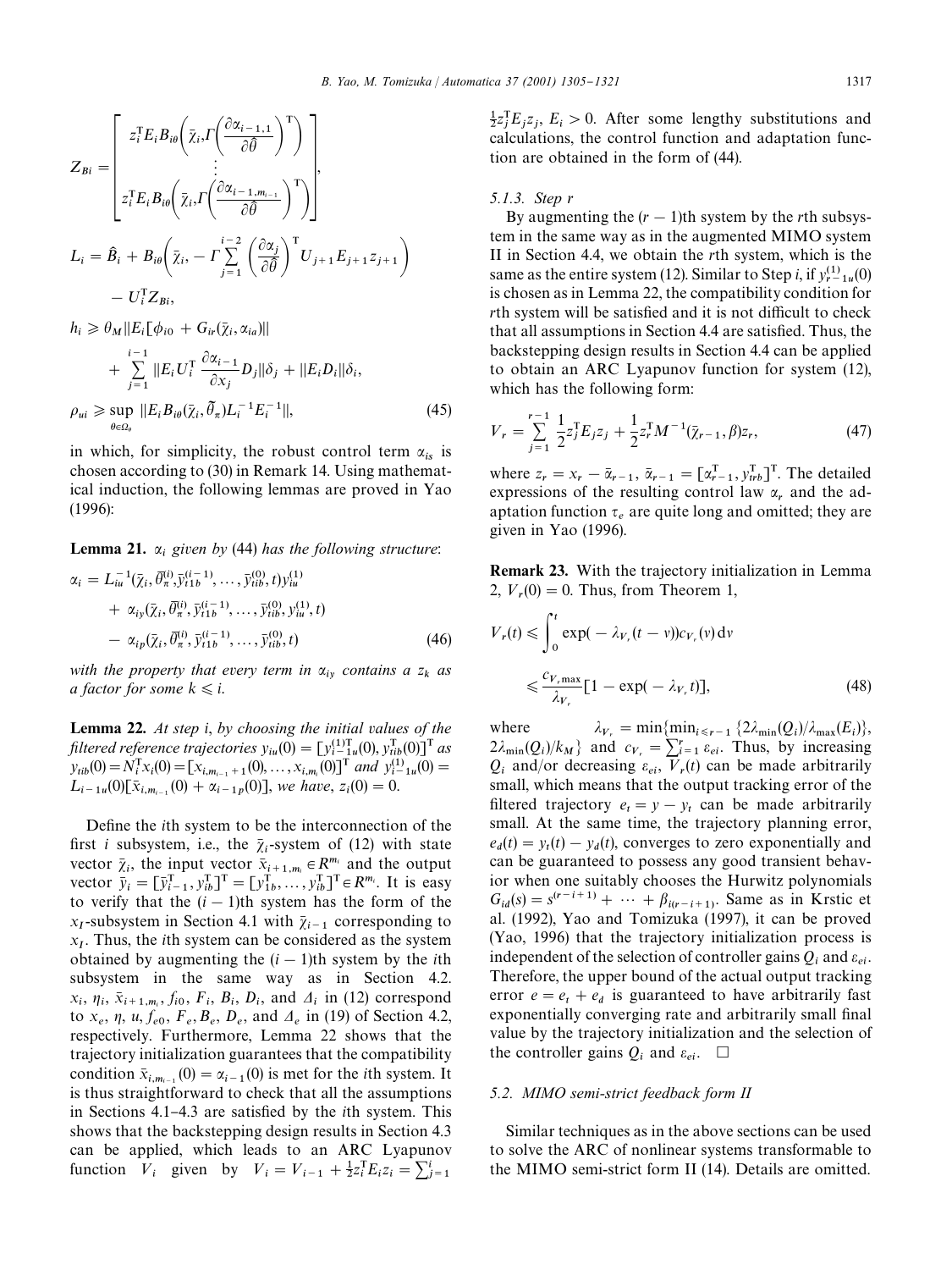## 6. Conclusion

In this paper, the adaptive robust control (ARC) of MIMO nonlinear systems transformable to semi-strict feedback forms have been solved.Two forms were presented; one partitions the outputs to create various "relative degrees"-a unique feature for MIMO systems-and the other partitions the inputs.Both forms are practical application motivated and have the following unique features.Firstly, the forms allow coupling among states of intermediate layers and the appearance of parametric uncertainties in the input matrices of all layers. Secondly, the usual assumption of linearly parametrizing state equations is relaxed to the extent that the forms are applicable to the control of some multi-DOF mechanical systems.Lastly, the forms admit a class of uncertain nonlinearities satisfying the semi-strict feedback assumption in addition to parametric uncertainties.The unique features of the proposed ARC approach lie in two aspects.Firstly, it uses robust feedback control to achieve a guaranteed output tracking transient performance and final tracking accuracy in general; this overcomes the poor transient performance and non-robustness to uncertain nonlinearities of adaptive control. Secondly, it uses parameter adaptation to reduce model uncertainties to improve performance as compared to the conservative design of robust control.

#### Acknowledgements

The authors would like to thank the anonymous reviewers for their valuable comments in improving the quality of the paper.

#### Appendix A

Proof of Theorem 1. Noting (8) and (7) in R3, we have

$$
\dot{V} \leqslant -\lambda_V V + c_V(t),\tag{A.1}
$$

which leads to  $(9)$ . Requirement R1 guarantees that *x* is bounded. Thus, the control input is bounded since  $\hat{\theta}$  appears in *u* through bounded functions like  $\bar{\theta}_\pi^{(l_u)}$  only (Yao & Tomizuka, 1997).This proves A of the Theorem.

To prove B of the Theorem, define

$$
V_{\theta}(\tilde{\theta}, \theta) = \sum_{i=1}^{p} \frac{1}{\gamma_i} \int_0^{\theta_i} (\pi_{\theta i}(v_i + \theta_i) - \theta_i) dv_i, \quad \gamma_i > 0. \quad (A.2)
$$

Then,  $V_{\theta}$  is positive definite (p.d.) with respect to (w.r.t.)  $\tilde{\theta}$  for each  $\theta \in \Omega_{\theta}$  (Teel, 1993). Furthermore (Yao & Tomizuka, 1997; Teel, 1993),  $\partial/\partial \tilde{\theta} V_{\theta}(\tilde{\theta}, \theta) = \tilde{\theta} \tau_T^{-1}$ where  $\Gamma = \text{diag}\{\gamma_1, \dots, \gamma_p\}.$ 

Now consider the situation in B that  $\Delta = 0, \forall t \geq t_0$ . Since *x* is bounded as shown in A, from (8),  $\forall t, \hat{\theta}(t) \in L^p_{\infty}$ . Thus,  $\hat{\theta}(t_0)$  is bounded. Choose a p.s.d. function as  $V_a = V + V_\theta$  Then,  $V_a(t_0)$  is bounded. Noting (5) and (8), the derivative of  $V_a$  along Eq. (1) is

$$
\dot{V}_a = \dot{V}|_{A=0} + \frac{\partial}{\partial \bar{\theta}} V_{\theta}(\bar{\theta}, \theta) \hat{\theta}
$$
  
=  $\dot{V}|_{A=0} + \bar{\theta}_\pi^{\mathrm{T}} \Gamma^{-1} \hat{\theta}$   
 $\leq -W, \quad \forall t \geq t_0.$  (A.3)

Therefore,  $W \in L_1$  and  $V_a \in L_\infty$ . Since  $u \in L_\infty^m$ ,  $\dot{x} \in L_\infty^n$  and  $\hat{\theta} \in L^p_{\infty}$ . These imply that W is uniformly continuous. By Barbalat's lemma (Slotine & Weiping Li, 1991),  $W \rightarrow 0$ , which leads to asymptotic output tracking due to Requirement R2.B of the Theorem is thus proved.  $\Box$ 

## Appendix B

**Proof of Corollary 1.** Since V is not a function of  $\hat{\theta}$ ,  $\partial V/\partial \hat{\theta} = 0$ . Thus, (A.1) and (9) are not affected, and the results in A of Theorem 1 remain valid.In the case that  $\Delta t = 0$ ,  $\forall t \geq t_0$ , noting Requirement R2 and (11), following the same proof as in (A.3), we have

$$
\dot{V}_a \leqslant -W - \tilde{\theta}_\pi^{\mathrm{T}} l_\theta(\hat{\theta}) \leqslant -W. \tag{B.1}
$$

Thus, the results in B of Theorem 1 remain valid.  $\Box$ 

#### Appendix C

**Proof of Lemma 11.** If  $V \in L_{\infty}$ , then,  $V_I \in L_{\infty}$  and  $z \in L_{\infty}$ . Since  $V_I \in L_\infty$  results in  $x_I \in L_\infty^{n_I}$  and  $\alpha_I \in L_\infty^{m_I}$ ,  $x_e =$  $z + \overline{\alpha} \in L^m_{\infty}$ . From Assumption A4.2,  $\eta \in L^{n_{\eta}}_{\infty}$ . Thus, *x* is bounded. Furthermore, since  $0 \le V_I \le V$  and  $0 \le z^T E z \le 2V$ , Requirement R1 is satisfied by V for (19).  $\Box$ 

Proof of Lemma 12. From (20),

$$
\frac{\partial V}{\partial x} = \left[ \frac{\partial V_I}{\partial x_I}, 0, 0 \right] + z^{\text{T}} E \left[ -U_e^{\text{T}} \frac{\partial \alpha_I}{\partial x_I}, I_m, 0 \right],
$$
  

$$
\frac{\partial V}{\partial t} = \frac{\partial V_I}{\partial t} - z^{\text{T}} E \frac{\partial \overline{\alpha}}{\partial t},
$$
  

$$
\frac{\partial V}{\partial \theta} = \frac{\partial V_I}{\partial \theta} - z^{\text{T}} E U_e^{\text{T}} \frac{\partial \alpha_I}{\partial \theta}.
$$
 (C.1)

Noting (16) and (18), from (C.1), we have

$$
\frac{\partial V}{\partial x}[f + Bu + D\Delta] + \frac{\partial V}{\partial t}
$$
  
=  $DV_I + \frac{\partial V_I}{\partial \hat{\theta}} \Gamma \tau_I$   
+  $z^{\text{T}}E \Big\{ E^{-1} \Big( \frac{\partial V_I}{\partial x_I} (B_{I0} + B_{I\theta}(x,\theta)) U_e \Big)^{\text{T}}$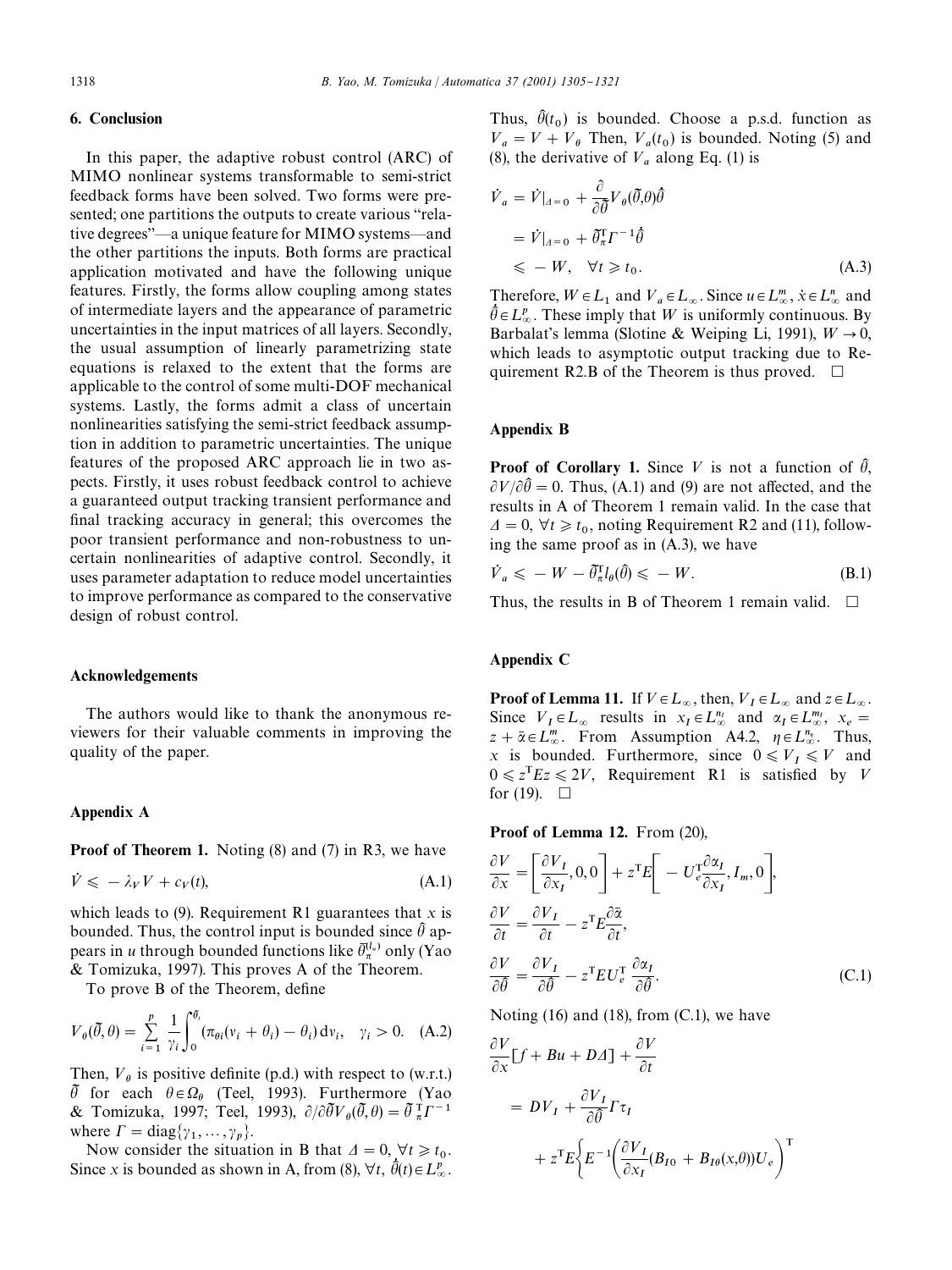$$
- U_c^T \frac{\partial \alpha_I}{\partial x_I} [f_{I0} + F_{I\theta} \theta + (B_{I0} + B_{I\theta}(x_I, \theta)) \bar{x}_{em_I} + D_I \Delta_I]
$$
  
+  $f_{e0} + F_{e\theta} \theta + \hat{B}_e u - \tilde{B}_e u + D_e \Delta_e - \frac{\partial \bar{\alpha}}{\partial t}$   
=  $D V_I + \frac{\partial V_I}{\partial \hat{\theta}} \Gamma \tau_I + z^T E \{- \alpha_{e0} + \phi_0 \theta + \hat{B}_e u$   
-  $G_{er}(x, u) \tilde{\theta}_{\pi} + \tilde{\Delta} \},$  (C.2)

where  $\alpha_{e0}$  and  $\phi_0$  are defined in (22), and

$$
\tilde{\Delta} = -U_e^{\text{T}} \frac{\partial \alpha_I}{\partial x_I} D_I \Delta_I + D_e \Delta_e. \tag{C.3}
$$

Noticing (C.1), (24), and (21), one can rearrange (C.4) as

$$
\frac{\partial V}{\partial x}[f + Bu + D\Delta] + \frac{\partial V}{\partial t}
$$
\n
$$
= DV_I + \frac{\partial V}{\partial \theta}\Gamma\tau - \tilde{\theta}_n^T\phi^T Ez + z^T
$$
\n
$$
E\left\{\phi_0 \Gamma\left(\frac{\partial V_I}{\partial \theta}\right)^T + B_{e\theta}\left(x, \Gamma\left(\frac{\partial V_I}{\partial \theta}\right)^T\right)u + U_e^T \frac{\partial \alpha_I}{\partial \theta}\Gamma(\tau_I - \phi_0^T Ez) - U_e^T \frac{\partial \alpha_I}{\partial \theta}\Gamma G_{er}^T(x, u)Ez - \alpha_{e0} + \phi_0 \hat{\theta}_n + \hat{B}_e u + \tilde{\Delta}\right\}
$$
\n
$$
= DV_I + \frac{\partial V}{\partial \tilde{\theta}}\Gamma\tau - \tilde{\theta}_n^T\phi^T Ez + z^T E\{-\alpha_{ea} + Lu + \tilde{\Delta}\}, \tag{C.4}
$$

in which

Ē

$$
\frac{\partial \alpha_I}{\partial \hat{\theta}} \Gamma G_{er}^{\mathrm{T}} E_z = \begin{bmatrix} \frac{\partial \alpha_{I1}}{\partial \hat{\theta}} \Gamma G_{er}^{\mathrm{T}} E_z\\ \vdots\\ \frac{\partial \alpha_{Im_I}}{\partial \hat{\theta}} \Gamma G_{er}^{\mathrm{T}} E_z \end{bmatrix}
$$
\n
$$
= \begin{bmatrix} u^{\mathrm{T}} B_{eq}^{\mathrm{T}} \left( x, \Gamma \left( \frac{\partial \alpha_{I1}}{\partial \hat{\theta}} \right)^{\mathrm{T}} \right) E_z\\ \vdots\\ u^{\mathrm{T}} B_{eq}^{\mathrm{T}} \left( x, \Gamma \left( \frac{\partial \alpha_{Im_I}}{\partial \hat{\theta}} \right)^{\mathrm{T}} \right) E_z \end{bmatrix} = E_B u \quad (C.5)
$$

is used. When  $\Delta = 0$ , from (C.3),  $\tilde{\Delta} = 0$ . Thus, by letting  $\Delta = 0$  in (C.4), from B1 of (17) and (23), we have that  $\forall u_s \in \Omega_u$ 

Left side (LS) of (4)

$$
\leqslant -W_{I} + \tilde{\theta}_{\pi}^{T} \tau_{I} + \frac{\partial V}{\partial \hat{\theta}} \Gamma \tau - \tilde{\theta}_{\pi}^{T} \phi^{T} E z
$$

$$
+ z^{T} E \{ -E^{-1} Q z + L u_{s} \}
$$

$$
\leqslant -W + \tilde{\theta}_{\pi}^{T} \tau + \frac{\partial V}{\partial \hat{\theta}} \Gamma \tau, \qquad (C.6)
$$

where  $W = W_I + z^T Qz$ . Noting that  $W \to 0$  leads to  $W_I \rightarrow 0$ , which in turn results in  $e_y \rightarrow 0$ , Requirement R2 (5) is thus satisfied.  $\Box$ 

Proof of Lemma 13. From (C.4), (23), B2 of (17), and (25),

$$
\begin{split} \text{LS of (6)} &\leq \ -\lambda_{V_{I}} V_{I} + c_{V_{I}} - \tilde{\theta}_{\pi}^{\text{T}} \phi^{\text{T}} Ez \\ &+ z^{\text{T}} E\{-E^{-1}Qz + Lu_{s} + \tilde{A}\} \\ &\leq \ -\lambda_{V} V + c_{V_{I}} \\ &+ z^{\text{T}} E\{-\phi_{0} \tilde{\theta}_{\pi} - \tilde{B}_{e\theta} u + Lu_{s} + \tilde{A}\} \\ &= -\lambda_{V} V + c_{V_{I}} + z^{\text{T}} \{E[L - B_{e\theta}(x, \tilde{\theta}_{\pi})]u_{s} + \alpha_{es}\} \\ &\leqslant \ -\lambda_{V} V + c_{V}, \end{split}
$$

which completes the proof.  $\Box$ 

## Appendix D

Proof of Lemma 16. In viewing Assumption A4.6, Lemma 6 can be proved in the same way as in Lemma 11.  $\Box$ 

*Proof of Lemma* 17. Noting (18) and (32), the derivative of  $V$  is

$$
\dot{V} = \frac{\partial V_I}{\partial x_I} \dot{x}_I + \frac{\partial V_I}{\partial \theta} \hat{\theta} + \frac{\partial V_I}{\partial t} + z^{\text{T}} \bigg( M \dot{x}_e - M \dot{\bar{x}} + \frac{1}{2} \dot{M} z \bigg)
$$
\n
$$
= DV_I + \frac{\partial V_I}{\partial \hat{\theta}} (\hat{\theta} + \Gamma \tau_I) + z^{\text{T}} \bigg( \frac{\partial V_I}{\partial x_I} B_I U_e \bigg)^{\text{T}}
$$
\n
$$
+ z^{\text{T}} \bigg\{ f_{e0} + F_{e\theta} \theta + F_{\beta} \beta + B_e u + D_e A_e
$$
\n
$$
- MU_e^{\text{T}} \bigg[ \frac{\partial \alpha_I}{\partial x_I} (f_{I0} + F_{I\theta} \theta + B_I \bar{x}_{em_I} + D_I A_I) + \frac{\partial \alpha_I}{\partial \hat{\theta}} \hat{\theta} \bigg]
$$
\n
$$
- M \frac{\partial \bar{\alpha}}{\partial t} + \frac{1}{2} \dot{M} z \bigg\}.
$$
\n(D.1)

Noting (20) and (33),

$$
\frac{\partial V}{\partial \hat{\theta}} = \frac{\partial V_I}{\partial \hat{\theta}} - z^{\mathrm{T}} M(x_I, \beta) U_e^{\mathrm{T}} \frac{\partial \alpha_I}{\partial \hat{\theta}}.
$$
 (D.2)

Using similar techniques as in (C.2) and substituting (35) and (36) into (D.1), we have

$$
\dot{V} = DV_I + \frac{\partial V}{\partial \hat{\theta}} \hat{\theta} + \frac{\partial V_I}{\partial \hat{\theta}} \Gamma \tau_I + z^{\text{T}} \{- \alpha_{e0} + \phi_{\theta 0} \theta + \phi_{\beta 0} \beta + \phi_{\beta 0} \theta + \beta_{\theta 0} \theta + \hat{\theta}_{\theta 0} \theta + \hat{\theta}_{\theta} \theta - G_{\theta r}(x, u) \tilde{\theta}_{\pi} + \tilde{\Delta} \},
$$
\n(D.3)

where  $\alpha_{e0}$ ,  $\phi_{\theta 0}$ ,  $\phi_{\beta 0}$ , and  $\phi_{\beta 0}$  are defined in (37), and

$$
\tilde{\Delta} = D_e \Delta_e - MU_e^{\text{T}} \frac{\partial \alpha_I}{\partial x_I} D_I \Delta_I + \tilde{\Delta}_M. \tag{D.4}
$$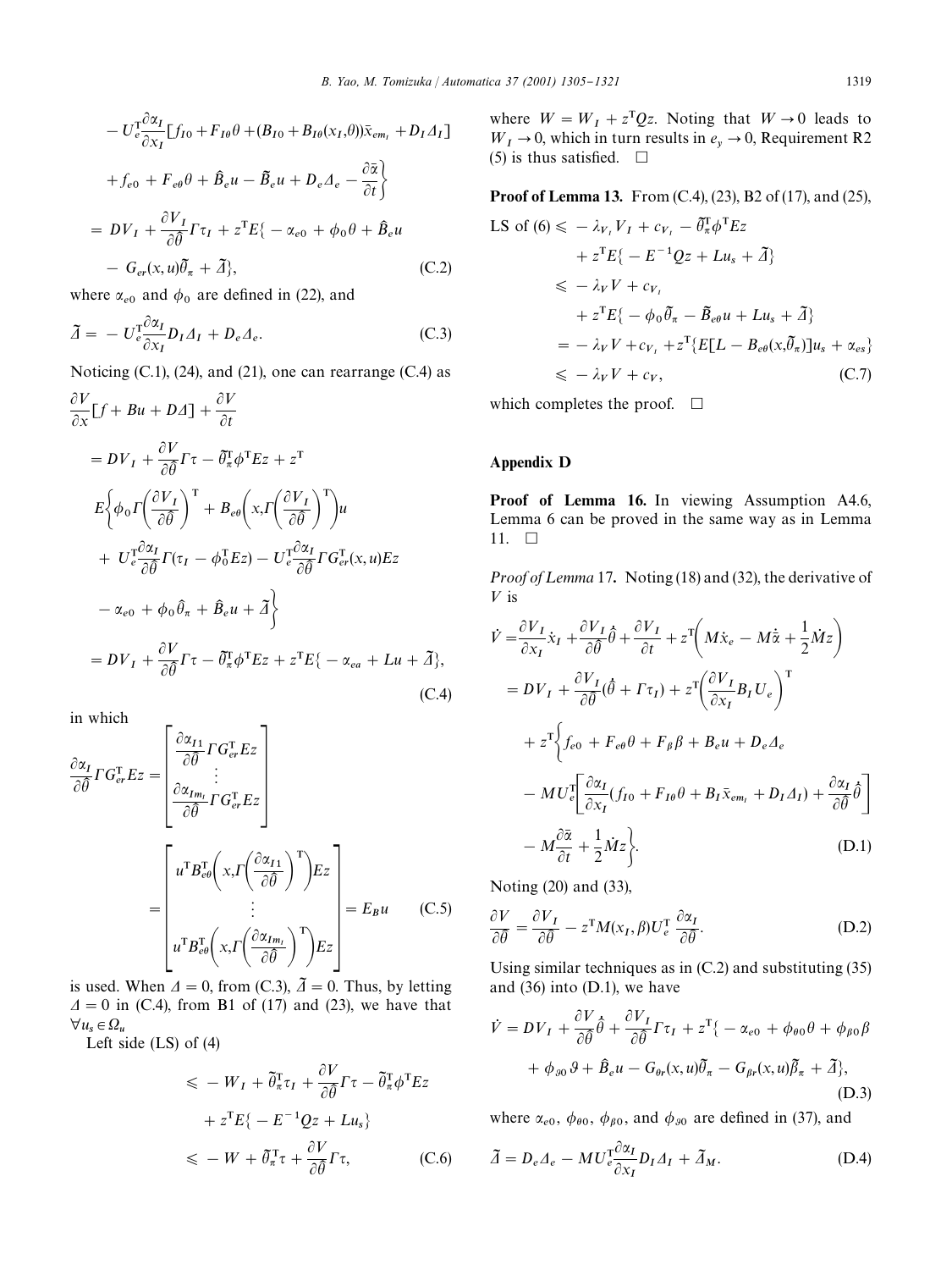It can be checked out that

$$
\frac{\partial V_I}{\partial \hat{\theta}} \Gamma \tau_I = \frac{\partial V}{\partial \hat{\theta}} \Gamma \tau_{\theta} + z^{\text{T}} \bigg[ M_0 U_e^{\text{T}} \frac{\partial \alpha_I}{\partial \hat{\theta}} \Gamma \tau_{\theta} \n+ G_{Mr} \bigg( x_I, U_e^{\text{T}} \frac{\partial \alpha_I}{\partial \hat{\theta}} \Gamma \tau_{\theta} \bigg) \beta + \phi_{\theta} \Gamma \bigg( \frac{\partial V_I}{\partial \hat{\theta}} \bigg)^{\text{T}} \bigg].
$$
\n(D.5)

Substituting (D.5) into (D.3) and rearranging terms as in (C.4), we have

$$
\dot{V} = DV_I + \frac{\partial V}{\partial \hat{\theta}} (\hat{\theta} + \Gamma \tau_{\theta}) - \tau_I^{\mathrm{T}} \tilde{\theta}_{\pi} + \tau_{e}^{\mathrm{T}} \tilde{\theta}_{e\pi} \n+ z^{\mathrm{T}} \{ - \alpha_{ea} + Lu + \tilde{A} \}, \tag{D.6}
$$

in which transformations similar to the one in (C.5) have been used. When  $\Delta = 0$ , from (D.4),  $\tilde{\Delta} = 0$ . Since V does not depend on  $\hat{\beta}$  and  $\hat{\beta}$ ,  $\partial V/\partial \hat{\theta}_e = [\partial V/\partial \hat{\theta}, 0, 0]$ . Then, noting B1 of (17), (39), and (D.6), we have that  $\forall u_s \in \Omega_u$ 

LS of (4) 
$$
\leq
$$
 - W +  $\tilde{\theta}_{e\pi}^T \tau_e + \frac{\partial V}{\partial \tilde{\theta}} \Gamma \tau_{\theta}$   
= - W +  $\tilde{\theta}_{e\pi}^T \tau_e + \frac{\partial V}{\partial \tilde{\theta}_e} \Gamma_e \tau_e$ , (D.7)

where  $W = W_I + z^T Q z$  and  $\Gamma_e = \text{diag}\{\Gamma, \Gamma_\beta, \Gamma_\beta\}$ , in which  $\Gamma_{\beta}$  and  $\Gamma_{\beta}$  are any s.p.d. matrices. It is thus clear that Requirement R2 (4) is satisfied by V in terms of the augmented unknown parameter vector  $\theta_e$ .  $\Box$ 

Proof of Lemma 18. From (D.6), B2 of (17), and (41), it can be checked out that

LS of (6) 
$$
\leq
$$
  $-\lambda_{V_1} V_1 + c_{V_1} - \tilde{\theta}_{\pi}^{\top} \phi_{\theta}^{\top} z + \tilde{\beta}_{\pi}^{\top} \tau_{\theta} + \tilde{\theta}_{\pi}^{\top} \tau_{\theta}$   
\t\t\t\t $+ z^{\top} \{-Qz + Lu_s + \tilde{A}\}$   
\t\t\t\t $= -\lambda_{V} V + c_{V_1} + z^{\top} [(L - \tilde{L}_u) u_s + \alpha_{es}]$   
\t\t\t $\leq$   $-\lambda_{V} V + c_{V_2},$  (D.8)

which completes the proof.  $\Box$ 

#### References

- Artstein, A. (1983). Stabilization with relaxed controls. *Nonlinear Analysis*, *TMA-7*, 1163-1173.
- Barmish, B. R., & Leitmann, G. (1982). On ultimate boundedness control of uncertain systems in the absence of matching assumptions. *IEEE Transactions on Automatic Control*, 27, 153-158.
- Chen, Y. H. (1988). Design of robust controllers for uncertain dynamical systems. *IEEE Transactions on Automatic Control*, *33*, 487-491.
- Corless, M. J., & Leitmann, G. (1981). Continuous state feedback guaranteeing uniform ultimate boundedness for uncertain dynamic systems. *IEEE Transactions on Automatic Control*, 26(10), 1139-1144.
- Freeman, R.A, Krstic, M., & Kokotovic, P.V.(1996).Robustness of adaptive nonlinear control to bounded uncertainties. *IFAC World Congress*, Vol. F (pp. 329-334).
- Goodwin, G.C., & Mayne, D.Q.(1989).A parameter estimation perspective of continuous time model reference adaptive control. *Automatica*, 23(1), 57-70.
- Ioannou, P.A.(1986).Robust adaptive controller with zero residual tracking errors. *IEEE Transactions on Automatic Control*, *31*(8), 773-776.
- Isidori, A.(1989). *Nonlinear control systems: An introduction*.Berlin: Springer.
- Kreisselmeier, G., & Narendra, K. S. (1982). Stable model reference adaptive control in the presence of bounded disturbances. *IEEE Transactions on Automatic Control, 27(6), 1169-1175.*
- Krstic, M., Kanellakopoulos, I., & Kokotovic, P. V. (1992). Adaptive nonlinear control without overparametrization. *Systems and Control Letters*, 19, 177-185.
- Krstic, M., Kanellakopoulos, I., & Kokotovic, PV. (1995). *Nonlinear and adaptive control design*.New York: Wiley.
- Marino, R., & Tomei, P. (1993). Global adaptive output-feedback control of nonlinear systems, part I: Linear parameterization; part II: Nonlinear parameterization. *IEEE Transactions on Automatic Control, 38*(1), 17-49.
- Marino, R., & Tomei, P. (1995). *Nonlinear control design: Geometric, adaptive, and robust*.London; New York: Prentice-Hall.
- Marino, R., & Tomei, P. (1998). Robust adaptive state-feedback tracking for nonlinear systems. *IEEE Transactions on Automatic Control*, 43(1), 84-89.
- Pan, Z., & Basar, T. (1996). Adaptive controller design for tracking and disturbance attenuation in parametric-strict-feedback nonlinear systems. *IFAC world congress*, Vol. F (pp. 323-328).
- Polycarpou, M. M., & Ioannou, P. A. (1993). A robust adaptive nonlinear control design. *Proceedings of American control conference*  $(pp. 1365 - 1369)$ .
- Pomet, J. B., & Praly, L. (1992). Adaptive nonlinear regulation: Estimation from the Lyapunov equation. *IEEE Transactions on Automatic Control, 37, 729-740.*
- Qu, Z.(1993).Robust control of nonlinear uncertain systems under generalized matching conditions. *Automatica*, 29(4), 985-998.
- Reed, J. S., & Ioannou, P. A. (1989). Instability analysis and robust adaptive control of robotic manipulators. *IEEE Transactions on Robotics and Automation* 5(3).
- Santosuosso, G. L. (1995). Nonlinear  $h_{\infty}$  almost disturbance decoupling and adaptive stabilization without overparamterization. *Proceedings of IEEE conference on decision and control* (pp. 2970-2975).
- Sastry, S., & Bodson, M. (1989). *Adaptive control: Stability, convergence* and robustness. Englewood Cliffs, NJ 07632, USA: Prentice-Hall, Inc.
- Sastry, S., & Isidori, A. (1989). Adaptive control of linearizable systems. *IEEE Transactions on Automatic Control, 34, 1123-1131.*
- Slotine, J. J. E. (1985). The robust control of robot manipulators. *International Journal of Robotics Research, 4, 49-63.*
- Slotine, J.J.E., & Weiping Li (1991). *Applied nonlinear control*. Englewood Cliffs, NJ: Prentice-Hall.
- Sontag, E.D.(1983).A Lyapunov-like characterizations of asymptotic controllability. *SIAM Journal of Control and Optimization*, *21*,  $462 - 471$ .
- Teel, A.R.(1993).Adaptive tracking with robust stability. *Proceedings of 32nd conference on decision and Control* (pp. 570–575).
- Utkin, V. I. (1992). *Sliding modes in control optimization*. Berlin: Springer.
- Yao, B.(1996). *Adaptive robust control of nonlinear systems with applica*tion to control of mechanical systems. Ph.D. thesis, Mechanical Engineering Department, University of California at Berkeley, Berkeley, USA, January.
- Yao, B., Al-Majed, M., & Tomizuka, M. (1997). High performance robust motion control of machine tools: An adaptive robust control approach and comparative experiments. *IEEE*/*ASME Transactions on Mechatronics*, 2(2), 63-76.